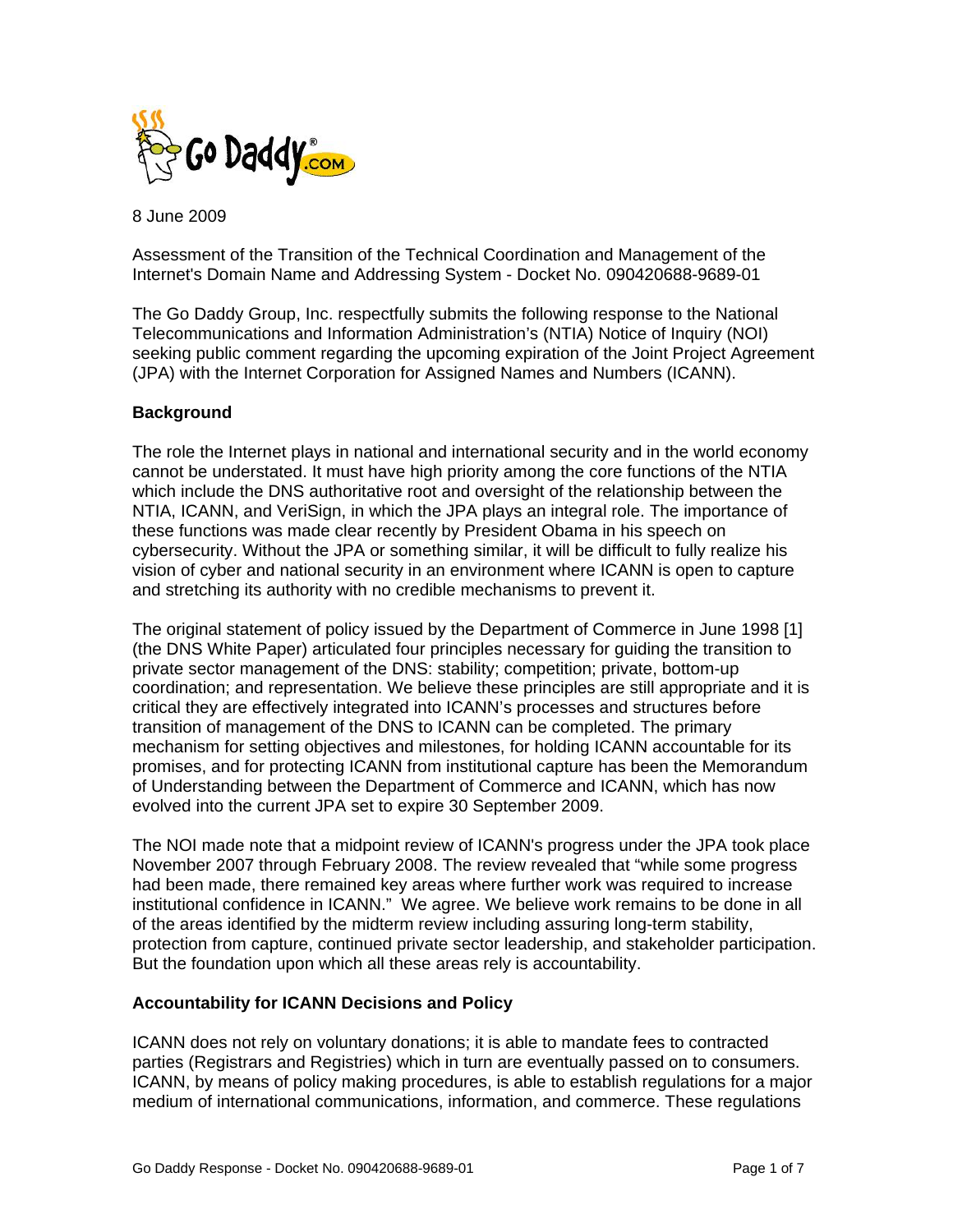become binding on contracted parties who in turn enforce them with consumers, and these regulations also mandate the processes through which stakeholders participate in ICANN.

As a result, ICANN is analogous to a private-sector version of an administrative agency with judicial, legislative, and executive powers that levies taxes on and regulates a major international industry. Those whose affairs are regulated or controlled by such an entity should have a process through which such policies or regulations can be appealed and/or reviewed. The United States Government itself recognizes this fact through the Administrative Procedures Act (APA). The APA establishes: 1) rules and procedures for agency rulemaking and for development of regulations; 2) rules for formal and informal agency adjudication (reconsideration) of agency decisions; and 3) provides the opportunity for judicial review outside of the agency itself.

However, although ICANN's decisions and policies are as binding as any regulation and can have potentially devastating affects on those it applies to, there is no appropriate provision for an outside judicial review-like process of those decisions and policies.

#### **Accountability for Private Sector Leadership and Protection from Capture**

Since the formation of ICANN, governments have expressed an interest in controlling and overseeing it. This threat to the Department's vision of private sector leadership is as real today as it was in 1998. This is evident in a recent public message from Viviane Reding [2], the EU Commissioner for Information Society and Media. The commissioner calls for a fully privatized, fully independent ICANN, but for what purpose? This is made clear as she calls for a judicial review process through an "international tribunal" and for a "G-12 for Internet Governance" made up of government representatives that would make recommendations to ICANN.

We agree with certain concepts of Commissioner Reding's proposal, but as presented we are concerned that the ultimate goal of an independent ICANN is to simply open it up to capture by international organizations, other governments, or businesses, and to make its decisions subject to international courts. In fact, those who have the most concerns about extending the JPA often seem to be those who explicitly want ICANN under some multinational, intergovernmental control mechanism.

ICANN recently published a draft Implementation Plan for Improving Institutional Confidence [3] (Plan). The Plan presents recommendations to safeguard against capture beginning on page 19.

The Plan states: "The PSC (ICANN President's Strategy Committee) notes ICANN's existing Accountability Frameworks and Management Operating Principles and considers these a strong protection against capture." The Plan also refers to broadening participation (including active participation by governments), improving GAC working methods, ICANN's bylaws [4] and other documents, consensus requirements, more diverse funding sources, anti-trust laws, transparency, Staff conduct, and best corporate practices – all as safeguards against capture.

Those are all excellent goals, but none of them either individually or as a group can serve as a guarantee against capture. All of the aspects mentioned, except anti-trust laws, are part of structures that undergo periodic review and are subject to change, and/or the participants themselves change.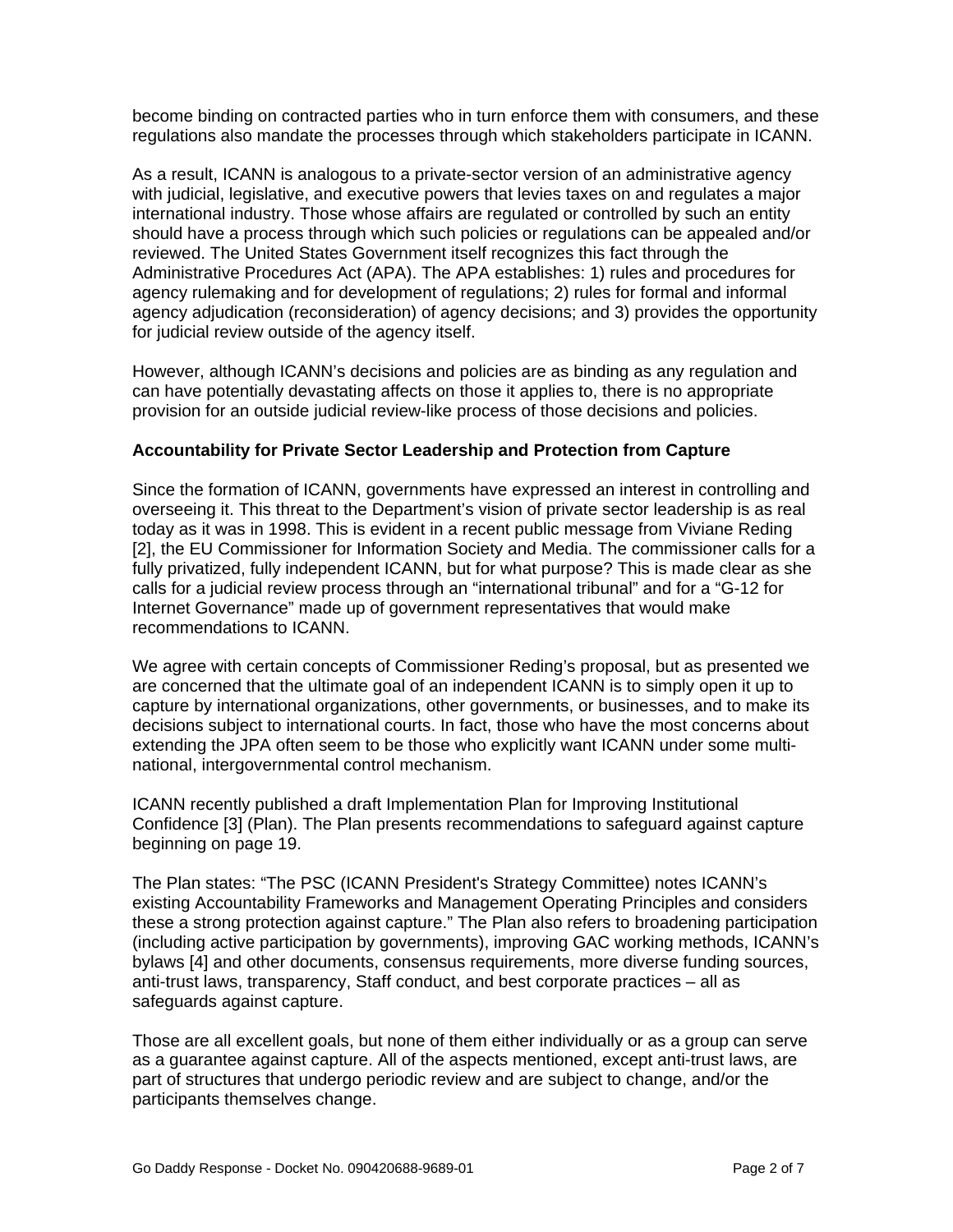In addition, ICANN bylaws [4] in Article IV, Section 4 make it clear that periodic review of ICANN structures is the responsibility of the Board and states that once complete, "The consideration by the Board includes the ability to revise the structure or operation of the parts of ICANN being reviewed by a two-thirds vote of all members of the Board."

Since there is currently no provision for binding review of Board actions, we fail to see where any of the proposed recommendations provide reasonable assurance of protection from capture.

### **Accountability for the Scope of ICANN's Mission and Function**

The DNS White Paper envisioned that the entity to which private-sector leadership of the DNS would be transitioned would operate as a private entity for the benefit of the Internet community as a whole, and that the development of sound, fair, and widely accepted policies for the management of DNS would depend on input from the broad and growing community of Internet users. To that end, it laid out a specific set of functions that this entity would manage and perform including the authority necessary to:

- 1. set policy for and direct allocation of IP number blocks to regional Internet number registries;
- 2. oversee operation of the authoritative Internet root server system;
- 3. oversee policy for determining the circumstances under which new TLDs are added to the root system; and,
- 4. coordinate the assignment of other Internet technical parameters as needed to maintain universal connectivity on the Internet.

Clearly, ICANN's authority was meant to have constraints, and the functions for which it would be responsible would be primarily functions of coordination. This is recognized in ICANN's bylaws [4] in Article I, Section 1 which sets out ICANN's limited mission and its role as a coordinator.

However, there is constant pressure on ICANN, both internally and externally, to expand its mission and reach beyond its intended role as a coordinator. Recent events demonstrate that ICANN is neither willing nor prepared to fend off attempts to expand its mission and role.

ICANN is already involved in hands on operations currently serving as the Registry and Registrar for both the .INT and .ARPA gTLDs through the IANA contract [5]. However, it is unclear by what authority ICANN has chosen to operate the Root L server. And, ICANN is now proposing to expand its operational role by being directly involved in signing the root, including changes to the long-standing relationship between itself, VeriSign, and the Department of Commerce [6]. ICANN's hands-on operation of these resources is wholly inconsistent with its intended role as a coordinating body.

Recent restructuring of the Generic Names Supporting Organization of ICANN has resulted in additional requests to form new constituencies. Two of the requests involve constituencies whose primary interests involve content and public policy issues outside of ICANN's purview [7]. It is not clear what the expectations of such groups are within ICANN's policy making context given the constraints of ICANN's mission and the intended limitations set forth in the original DNS White Paper, but the implications are very clear.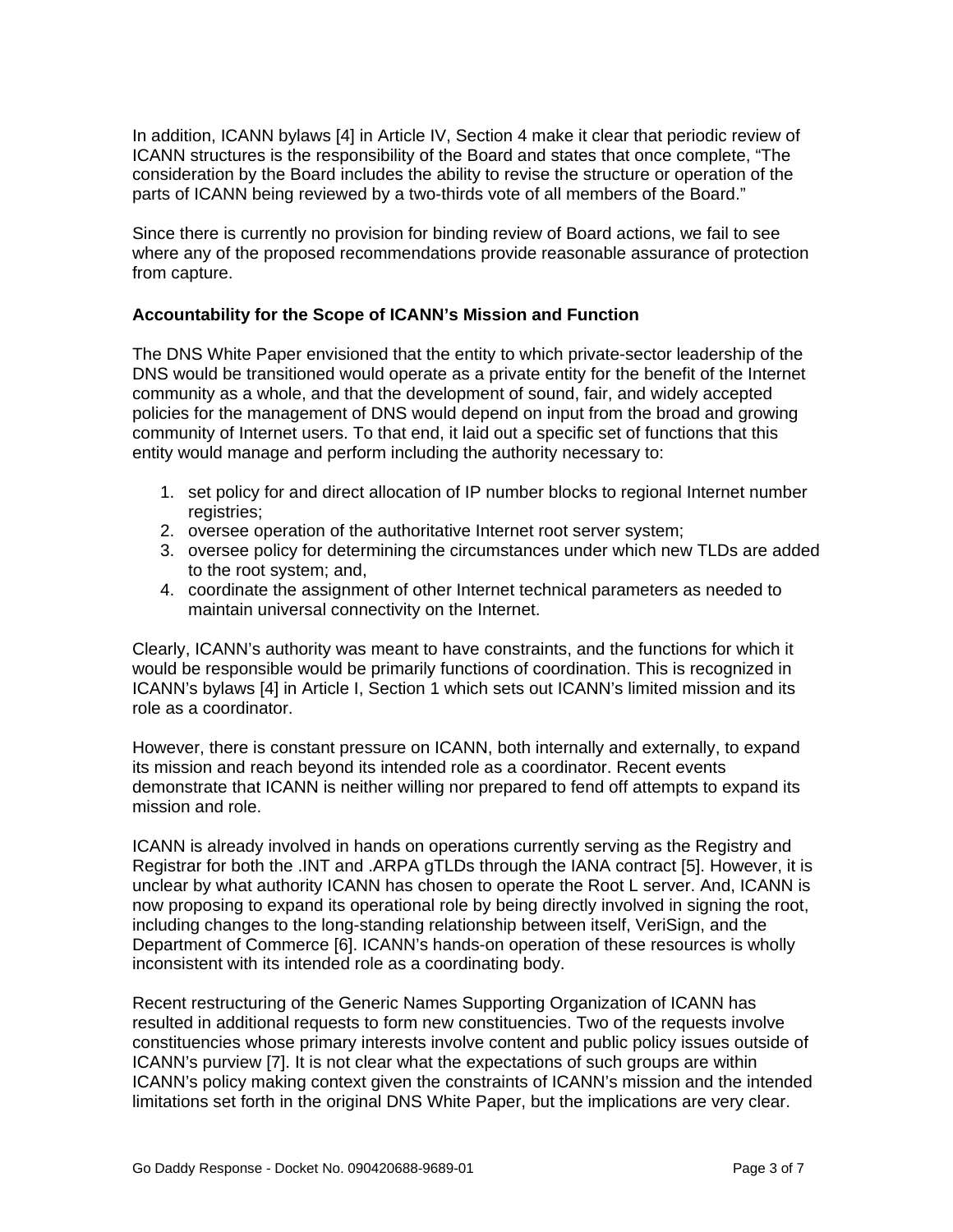The pressure on ICANN to expand its mission and role is recognized and apparently accepted by ICANN CEO Paul Twomey who was recently reported as saying, "The body's mandate hasn't changed, but far more participants are now involved, and they're moving discussion to the 'application layer' of content…" [8]

Deviation from its mission and coordination role will only serve to further increase the interest of governments in exercising control and oversight of ICANN. An appropriate accountability mechanism would prevent such deviation.

#### **Accountability for Transparency**

Article III, Section 1 of ICANN's bylaws [4] states: "ICANN and its constituent bodies shall operate to the maximum extent feasible in an open and transparent manner and consistent with procedures designed to ensure fairness." The fact is that there is no mechanism to ensure that this mandate is carried out.

Numerous stakeholders, including Go Daddy, have repeatedly complained about the lack of transparency in various aspects of ICANN's processes. So we welcomed the creation and publication of ICANN's Documentary Information Disclosure Policy (DIDP) [9]. However, in our opinion, it has become apparent that the purpose of this policy is not to provide greater transparency but to provide a broad range of excuses for which ICANN may deny requests for information that is not otherwise publicly disclosed.

For example, Go Daddy recently requested information regarding: ICANN's lobbying activities (\$240,000 for FY 2007 and FY 2008); the purpose of incentives paid to the CEO (an Ex Officio voting member of the Board); the contributions received by ICANN (in 2008 these exceeded ccTLD contributions by over \$241,000); identification of major contractors and the process under which they were selected. In our request we explained the reasons we believed this information should be provided, primarily to ensure that ICANN's processes and procedures are transparent and ensure fairness. In its response ICANN denied providing the information requested by broadly applying various conditions for nondisclosure from the DIDP [9]. Our original request and ICANN's response are attached for the record.

Unfortunately, there is no real opportunity for appeal of ICANN's decision to deny our request for information. The DIDP [9] simply states: "To the extent a requestor chooses to appeal a denial of information from ICANN, the requestor may follow the Reconsideration Request procedures or Independent Review procedures, to the extent either is applicable, as set forth in Article IV, Sections 2 and 3 of the ICANN Bylaws." Neither of those procedures provides an opportunity for appeal, nor any true accountability for transparency as we explain further below.

### **Addressing Accountability**

There are two primary, so-called accountability mechanisms currently provided for in ICANN's bylaws [4] Article IV.

Section 2 provides for a Reconsideration process whereby any person or entity materially affected by an action or inaction of ICANN may request review or reconsideration by a committee of the Board. However, the Reconsideration process is simply the Board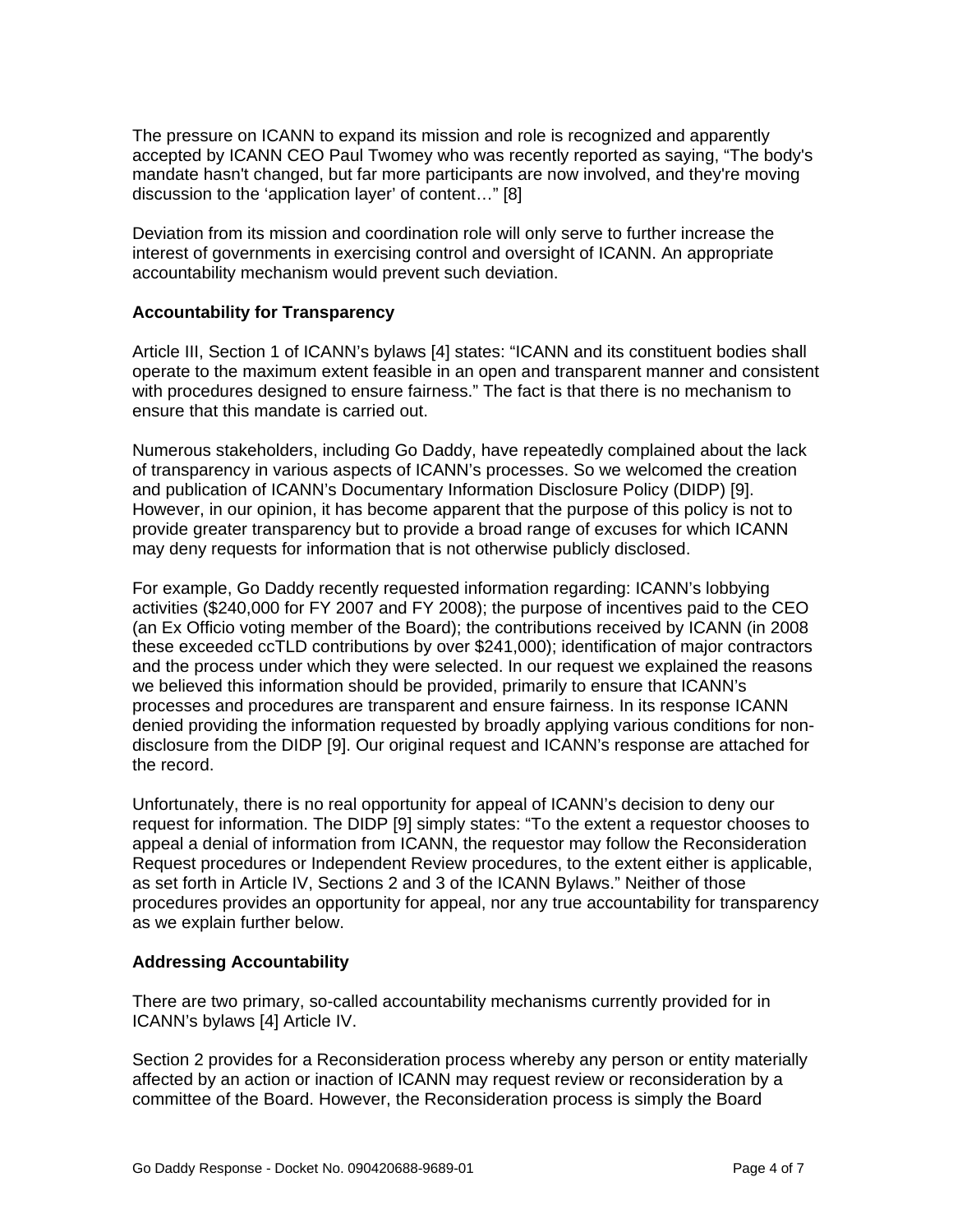reviewing itself and the Board is not obligated to follow any recommendations made by the committee.

The second accountability mechanism, the Independent Review of Board Actions, is described in Section 3. The ICANN Board selected the body that operates the Independent Review process, and the Board wrote the rules under which such reviews are administered. The recommendations of an Independent Review panel are not binding on the Board. Those recommendations are treated by the Board as merely advisory in nature. The first Independent Review was not initiated until June 2008 and is still ongoing. It is interesting to note ICANN's recent response to that ongoing Independent Review [10]. At the outset, ICANN makes it a point to explicitly state that the "Panel's declaration will not be legally binding on ICANN" and that "decisions of the Board are entitled to significant deference."

ICANN has proposed two additional accountability mechanisms in the Plan [3]. The first, on page 26 of the Plan, is to allow the community to require the Board to re-examine a Board decision. This is much like the existing Reconsideration process (the Board reviewing itself) but must be invoked by a two-thirds majority vote of two-thirds of all the Councils and two-thirds of members of all the Advisory Committees. Such an onerous threshold is not likely to ever be met. In any event, the Board proposes to once again reserve the right to any final decision.

The second proposed mechanism is the "no confidence" vote roughly described on page 27 of the Plan [3]. It isn't clear what threshold would be required for this vote, and it isn't clear if the pre-designated resignations of the Directors would be voluntary or required. If pre-designated resignations are voluntary, the mechanism actually holds no real value. If pre-designated resignations are required it does provide a so-called nuclear option that would result in replacing or reconfirming the entire Board. Again, a scenario that is highly unlikely to find wide support within either the Supporting Organizations or the Advisory Committees.

It is possible that both of these proposed mechanisms could be useful if properly defined and implemented, but none of the existing or proposed mechanisms provide for the true accountability that the community is looking for prior to the Department of Commerce severing its ties with ICANN.

However, there have been recent discussions among various stakeholders, and even ICANN Staff [11], on the concept of an oversight or supervisory panel. The make-up of such a panel varies from one proposal or discussion to another, but in general we believe that the concept has merit and should be carefully explored. Such a panel would provide for review of ICANN decisions and policies to preserve the founding principles of stability; competition; private, bottom-up coordination; and representation.

#### **Recommendation**

We recommend that the JPA or similar instrument (such as the DNS Project Report) be extended for a minimum of 12 months with the primary goal of providing for exploration and establishment of a permanent supervisory panel documented in a new agreement. This instrument would establish metrics that could be executed and monitored during the extension period to ensure that accountability mechanisms would: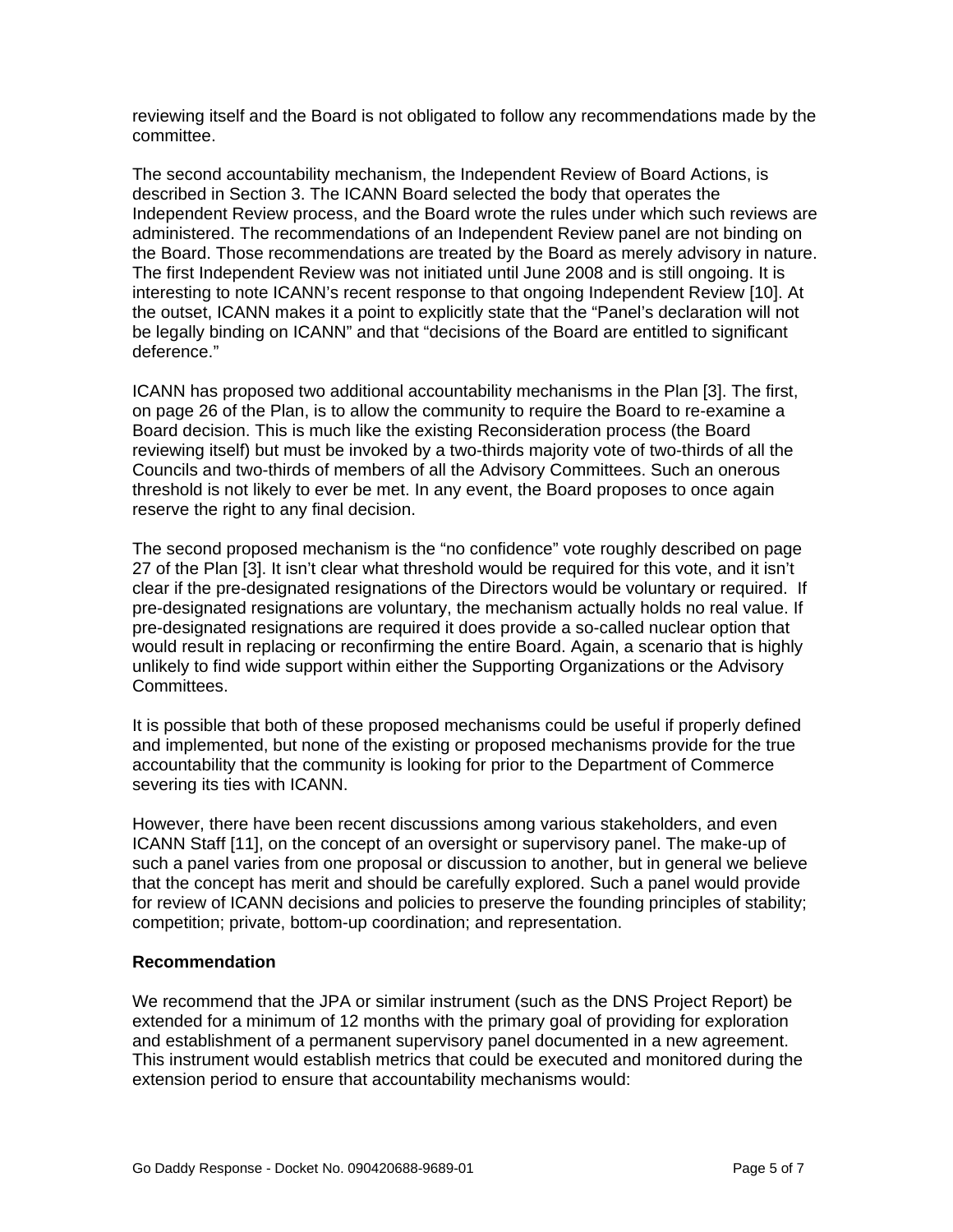- Preserve private sector leadership;
- Ensure long-term stability and protection from capture;
- Preserve bottom-up consensus policy making and transparency; and
- Provide sufficient recourse for stakeholders affected by ICANN policies and decisions.

#### **Conclusion**

One thing we all agree on is that the security of the Internet is a high priority. President Obama is keenly aware of the extraordinary dangers a compromised Internet would cause to national defense and the world's economy. Those concerns led to his recent announcement of a "cyber-security czar" to help protect the nation's crucial telecom infrastructure and information systems. Go Daddy believes the JPA between the U.S. Department of Commerce and ICANN is a critical ingredient and essential for both international commerce and the security and stability of the Internet.

The House Energy & Commerce Subcommittee on Communications, Technology and the Internet, which has direct oversight over the Department of Commerce NTIA, held a hearing titled, "Oversight of the Internet Corporation for Assigned Names and Numbers (ICANN)" on Thursday 4 June 2009. Go Daddy General Counsel Christine Jones, as well as representatives from NTIA, ICANN, VeriSign, Verizon and the Technology Policy Institute testified. Go Daddy's testimony is attached for the record.

Seventeen Members of the Subcommittee attended. All the Members who had the opportunity to make Opening Statements or ask questions of the panelists made it clear that they had concerns about the JPA expiring resulting in no United States government oversight and each one recommended that the JPA either be renewed or at a minimum extended. Members in attendance were: Chairman Boucher (D-VA), Congressmen Doyle (D-PA), Christensen (D-VI), Castor (D-FL), Matsui (D-CA), Inslee (D-WA), McNerney (D-CA), Eshoo (D-CA), Dingell (D-MI), Weiner (D-NY), Space (D-OH), Ranking Member Stearns (R-FL), Shimkus (R-IL), Terry (R-NE), Blackburn (R-TN), Upton (R-MI), and Shadegg (R-AZ).

ICANN has repeatedly tried to make the case that the longer the U.S. Government maintains its role, the less support it has internationally. We believe that ending that role before ICANN has the full faith and backing of the private sector will accelerate efforts to capture ICANN into an intergovernmental body. While some countries may not like the U.S. Government role, we believe it is broadly recognized by the international community as the "least sub-optimal" solution. It is better to take our time and create a lasting private sector model than rush and have ICANN captured by another government, international organization, or business that does not have a secure and stable Internet as its top priority.

Respectfully, Tim Ruiz, Vice President Corporate Development & Policy The Go Daddy Group, Inc.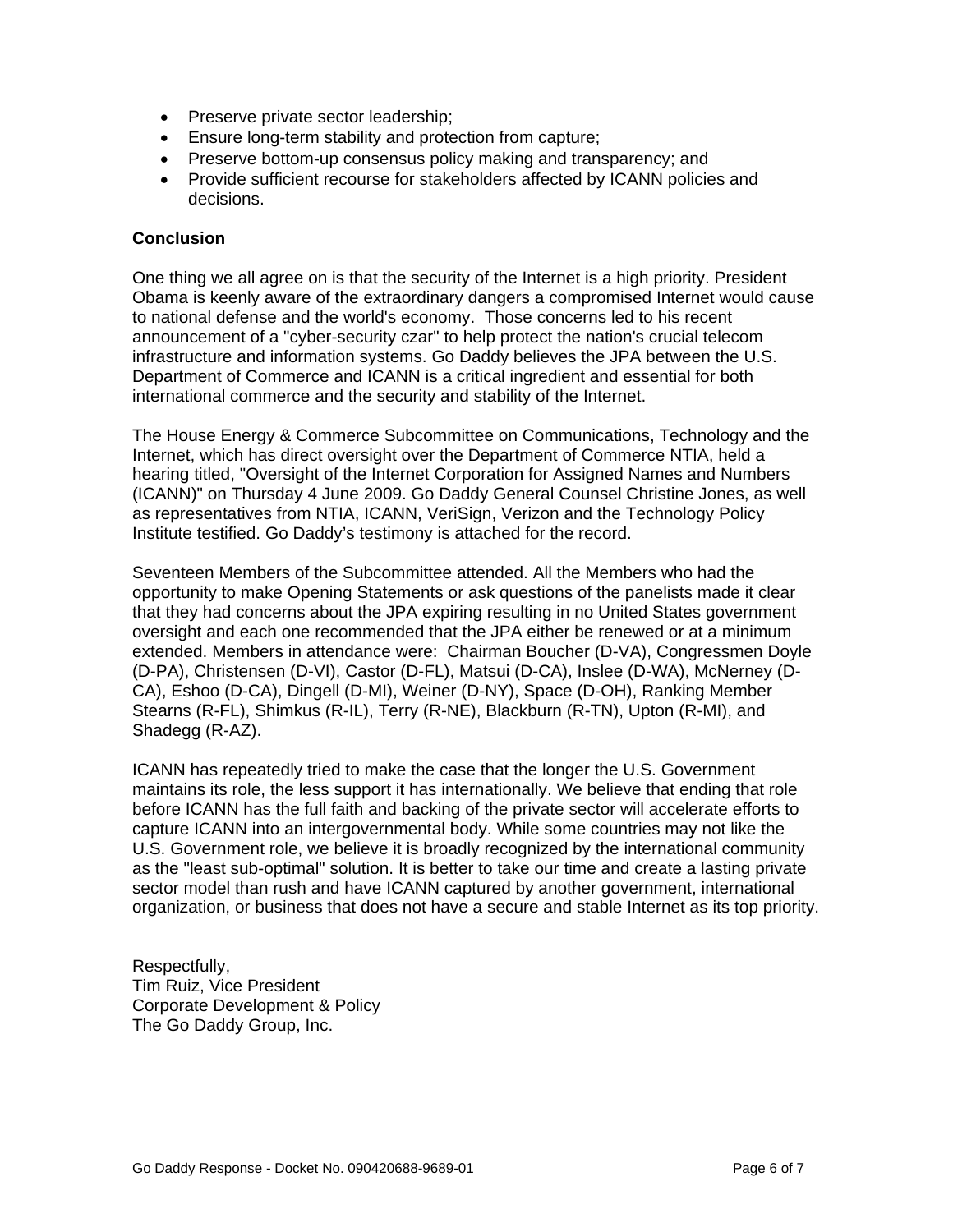### **References**

1. Management of Internet Names and Addresses, 63 Fed. Reg. 31,741 (10 June 1998).

2. Message from EU Commissioner for Information Society and Media, 4 May 2009: [http://ec.europa.eu/commission\\_barroso/reding/video/text/message\\_20090504.pdf](http://ec.europa.eu/commission_barroso/reding/video/text/message_20090504.pdf)

3. Draft Implementation Plan for Improving Institutional Confidence, 26 February 2009: <http://www.icann.org/en/jpa/iic/draft-iic-implementation-26feb09-en.pdf>

4. ICANN bylaws:<http://www.icann.org/en/general/bylaws.htm>

5. ICANN's response to IANA Contract solicitation SA-13-01-6R-P0-016, Section 2.4: [http://www.ntia.doc.gov/ntiahome/domainname/iana/ianacontract\\_icannresponse\\_080206.](http://www.ntia.doc.gov/ntiahome/domainname/iana/ianacontract_icannresponse_080206.pdf) [pdf](http://www.ntia.doc.gov/ntiahome/domainname/iana/ianacontract_icannresponse_080206.pdf)

6. ICANN proposal to sign the root zone: <http://www.icann.org/en/announcements/announcement-2-09oct08-en.htm>

7. Consumers Constituency Petition and Charter: <http://gnso.icann.org/en/improvements/consumers-constituency-intro-letter-10apr09.pdf> Cyber Safety Constituency Petition and Charter: <http://gnso.icann.org/en/improvements/cyber-safety-charter-redacted-23feb09.pdf>

8. Greg Piper, Washington Internet Daily, 27 April 2009.

9. ICANN Documentary Information Disclosure Policy: <http://www.icann.org/en/transparency/didp-en.htm>

10. ICANN's Response to ICM's Memorial on the Merits, 8 May 2009: <http://www.icann.org/en/irp/icm-v-icann.htm>

11. ICANN Staff has recognized the community's desire for an independent review panel and has recently posted a proposal for an Independent Review Tribunal (IRT) ([http://www.icann.org/en/jpa/iic/iic-the-way-forward-31may09-en.pdf,](http://www.icann.org/en/jpa/iic/iic-the-way-forward-31may09-en.pdf) Appendix C, page 21, section 5). However, once again, it falls short by stating that its decisions would not be binding on the Board. The Staff quotes California law to explain why the IRT's decisions could not be binding. We question that analysis in light of the fact that, as mentioned earlier in this paper, ICANN is analogous to an administrative agency that levies taxes and enacts regulations. Perhaps there is no precedent in California or US law for ICANN's unique situation, but before accepting the Staff's assumptions we would ask for an expert analysis. If such analysis comes to the same conclusion, then we question whether the current organizational model for ICANN is the right one as it precludes appropriate accountability.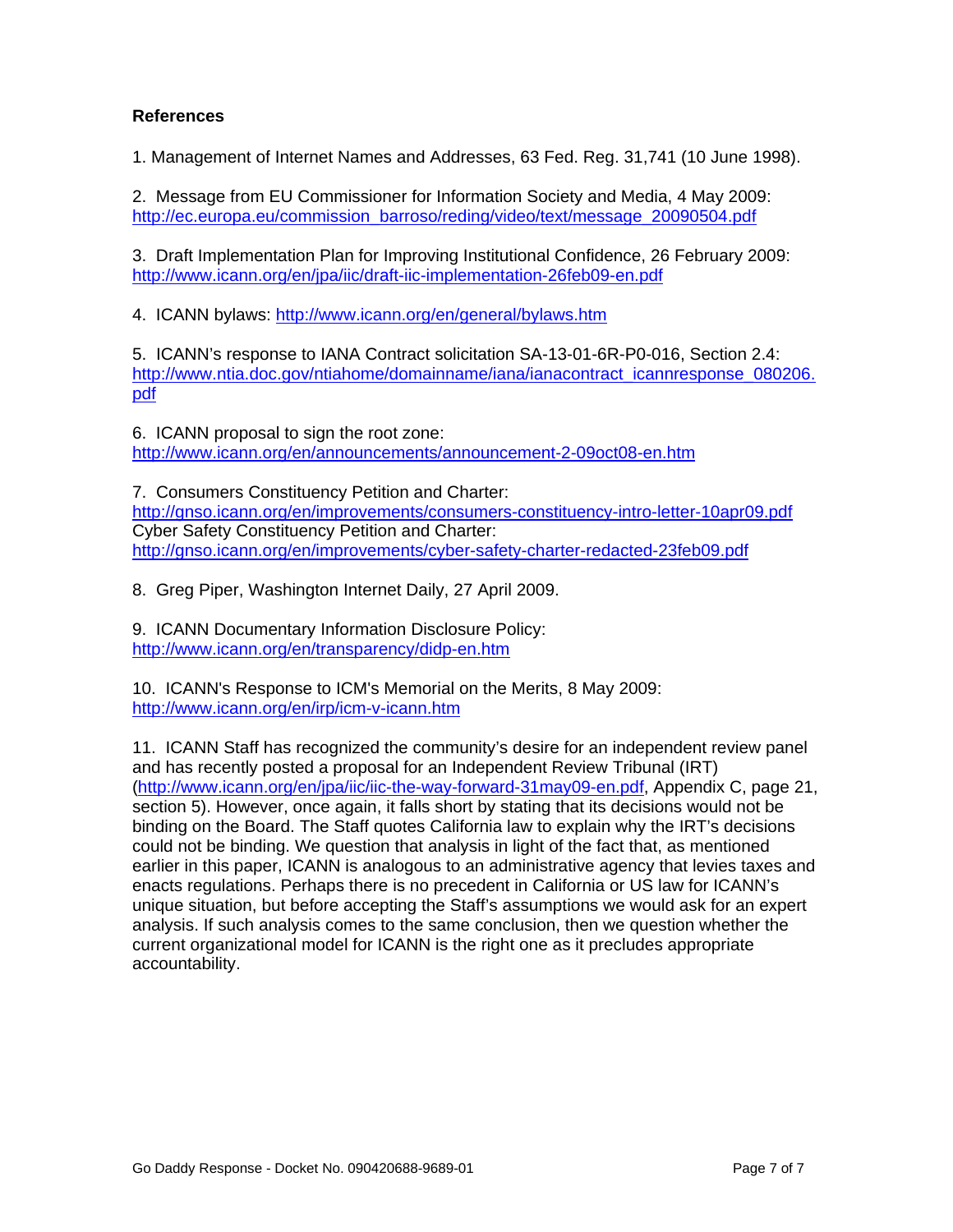

8 May 2009

Internet Corporation of Assigned Names and Numbers (ICANN) Board of Directors 4676 Admiralty Way, Suite 330 Marina del Rey, CA 90292-6601

Dear Members of the ICANN Board,

ICANN, a nonprofit public benefit corporation, is currently seeking to improve institutional confidence among its stakeholders. Among the issues raised by stakeholders is the need to improve transparency and accountability. That is difficult to do if there are questions about how ICANN may or may not be using contributed funds to directly or indirectly influence the results of the very bottom-up, consensus based process and coordination that it has committed to support. It is also difficult if ICANN demonstrates a lack of accountability by choosing not to provide the information necessary to build that confidence. For those reasons, GoDaddy.com makes the following Request for Information.

#### **References**

Code: Internal Revenue Code of 1986:<http://www.irs.gov/taxpros/article/0,,id=98137,00.html> AOI: ICANN's Articles of Incorporation: <http://www.icann.org/en/general/articles.htm> Bylaws: ICANN's Bylaws:<http://www.icann.org/en/general/bylaws.htm>

#### **Request for Information**

- 1) Please post Form 990 for Fiscal Year ending 30 June 2008.
- 2) Please provide details regarding the \$240,000 expenditure for Lobbying Activities as reported on Schedule A Part VI-B of form 990 for Fiscal Year ending 30 June 2007. The Statement for this expenditure on Schedule A says: "The organization hired a Government Affairs firm during the year ended June 30, 2007. As part of the services provided, the Government Affairs firm incurred \$240,000 of lobbying expenditures relating to direct lobbying with Federal legislators." Details would include the substance of the decision, legislation, campaign, or candidate that was being influenced and identification of the parties that were lobbied.
	- a) Our request for this information is consistent with: (i) Article 4 of the AOI which states in part (emphasis ours) , "The Corporation shall operate for the benefit of the Internet community as a whole, …and, to the extent appropriate and consistent with these Articles and its Bylaws, through *open and transparent processes* that enable competition and open entry in Internet-related markets;" (ii) Article 5 of the AOI subarticles b and c; (iii) Article III Section 1 of the Bylaws; and (iv) the right to confirm that lobbying activities undertaken have not violated Article II Section 3 of the Bylaws.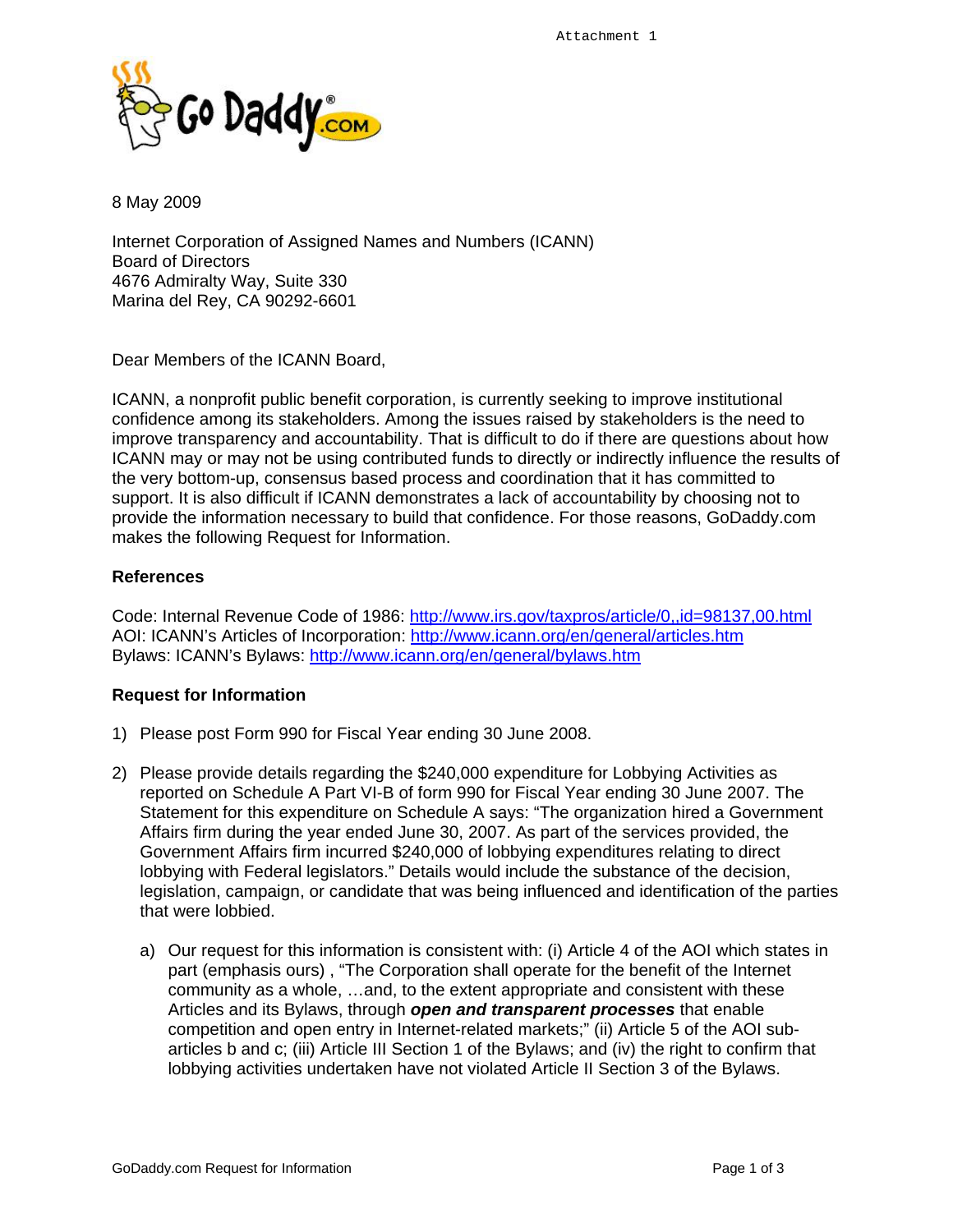- b) In addition, the response to this request should clearly demonstrate: (i) whether the purpose of the expenditure qualifies as "influencing legislation" under section 4911(d)(1) of the Code; (ii) whether the expenditure was in excess of the lobbying ceiling amount of section  $4911(c)(2)$  of the Code; (iii) whether the money was used to participate in, or intervene in (including the publishing or distributing of statements), any political campaign on behalf of (or in opposition to) any candidate for public office as prohibited in  $501(c)(3)$ ; or (iv) why one or more of (i), (ii), or (iii) does not apply.
- 3) Please provide the same information and details as described in 2) for Lobbying Activities and expenditures for Fiscal Years ending 30 June 2008 and 30 June 2009.
- 4) Please provide identification of the contributors redacted on Schedule B of Form 990 for Fiscal Year ending 30 June 2007. ICANN states that names and addresses were redacted for confidentiality.
	- a) Our request for this information is consistent with: (i) the sections of the AOI and Bylaws as noted in 2)a) above; (ii) Article 5 of the AOI sub-article e; and (iii) Article III Section 2(iv) of the Bylaws.
	- b) In addition, the response should indicate: (i) which, if any, of these contributions was deemed Charitable as defined in section 170(c) of the Code. And if one or more contributions were deemed Charitable, whether ICANN provided any form of assurance to the contributor(s) that such contributions would be used within the United States or its possessions, as is required for deductible contributions under section 170(c) of the Code; (ii) whether any contributor was a Disqualified Person, Foundation Manager, or Government Official as defined in section 4946(a), (b), or (c) of the Code; (iii) whether any of the contributions made were for the purpose of funding lobbying activities, and if so, a description of those activities; and (iv) whether any of the contributions made were for the purpose of funding participation in, or intervention in any political campaign on behalf of (or in opposition to) any candidate for public office, and if so, identification of such campaign and candidate.
- 5) Please provide the same information and details as described in 4) for Contributions for Fiscal Years ending 30 June 2008 and 30 June 2009.
- 6) Statement 1-B of Form 990 for the Fiscal Year ending 30 June 2007 states that Dr. Paul Twomey was paid three bonuses totaling \$209,719 for service during 2004, 2005, and 2006. Please provide details on the criteria and/or goals that these bonuses were based on where, those criteria and/or goals involved policy related or other initiatives that were subject to bottom-up processes and/or community input or comment ("Applicable Criteria").
	- a) Our request for this information is consistent with: (i) the sections of the AOI and Bylaws as noted in 2)a) above; and (ii) the fact that as CEO Dr. Twomey is a voting Ex-Officio member of the Board of Directors. As such, Dr. Twomey's vote may influence the outcome of Board decisions regarding matters that were the basis of criteria and/or goals upon which his bonuses were based and may violate the last sentence of Article VI Section 6 of the Bylaws. For example, during the calendar year 2006 alone Dr. Twomey participated in votes on the following registry agreements: .com (28 Feb); .tel and .xxx (10 May); .asia (16 Oct); .biz, .info, and .org (8 Dec).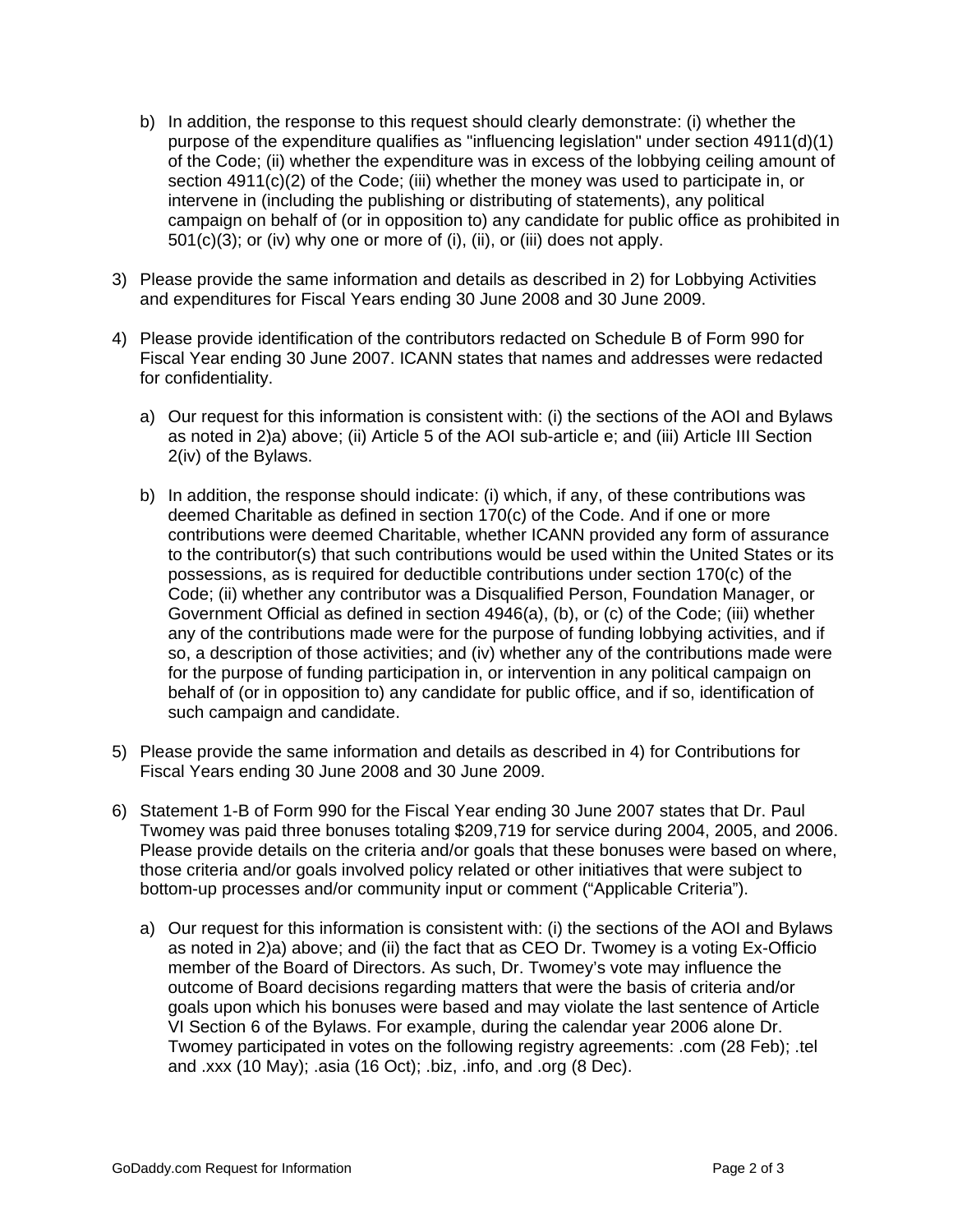- b) In addition, for any bonuses paid based on Applicable Criteria that involved a Board decision in which Dr. Twomey participated please explain how such participation does not violate the last sentence of Article VI Section 6 of the Bylaws.
- 7) Please provide the same information and details as described in 6) for the \$148,000 in bonuses paid to Dr. Paul Twomey for Fiscal Year ending 30 June 2008. In addition, we request that any CEO bonuses based on Applicable Criteria be published publicly with, or as part of, the draft and final versions of the Operating Plan and Budget each Fiscal Year.
- 8) For Fiscal Year ending 2007 \$6.7MM was spent for Professional and Technical Services. For those vendors who provided such services to Board and/or Staff that could possibly have affected either Board or Community decisions on policy issues, or issues related to strategic initiatives that directly involved or affected ICANN stakeholders please provide: (i) the Identity of the vendor and the services provided; (ii) any known relationship between the vendor and any one of ICANN Staff; and (iii) any known relationship between the vendor and any member of the ICANN Board.
	- a) Our request for this information is consistent with: (i) the sections of the AOI and Bylaws as noted in 2)a) above; and (ii) the fact that a growing share of this expense is for outsourced research, studies, and consulting to inform Board and Staff on policy and strategic initiatives that directly involve or affect ICANN stakeholders. Visibility into the selection and vetting process for vendors providing these services is necessary to fully garner institutional confidence in ICANN. The Board should also consider other steps to ensure ongoing transparency into these costs. For example, the Board should require and the Staff should post a Statement of Interest from any such vendor to ensure that there are no pre-existing commercial or personal relationships with key individuals on ICANN's Staff or Board that are involved in the selection process.
	- b) In addition, for any such relationships identified in either (ii) or (iii) of 8) please explain the involvement, if any, of the identified Staff and/or Board members in the selection process for the identified vendor.
- 9) Please provide the same information and details as described in 8) for Professional and Technical Services for Fiscal Years ending 30 June 2008 and 30 June 2009

Thank you and we look forward to your response.

Sincerely, GoDaddy.com, Inc.

Tim Ruiz Vice President Corporate Development & Policy

cc: Paul Twomey, President and CEO, ICANN Doug Brent, COO, ICANN Kevin Wilson, CFO, ICANN John Jeffrey, General Counsel, ICANN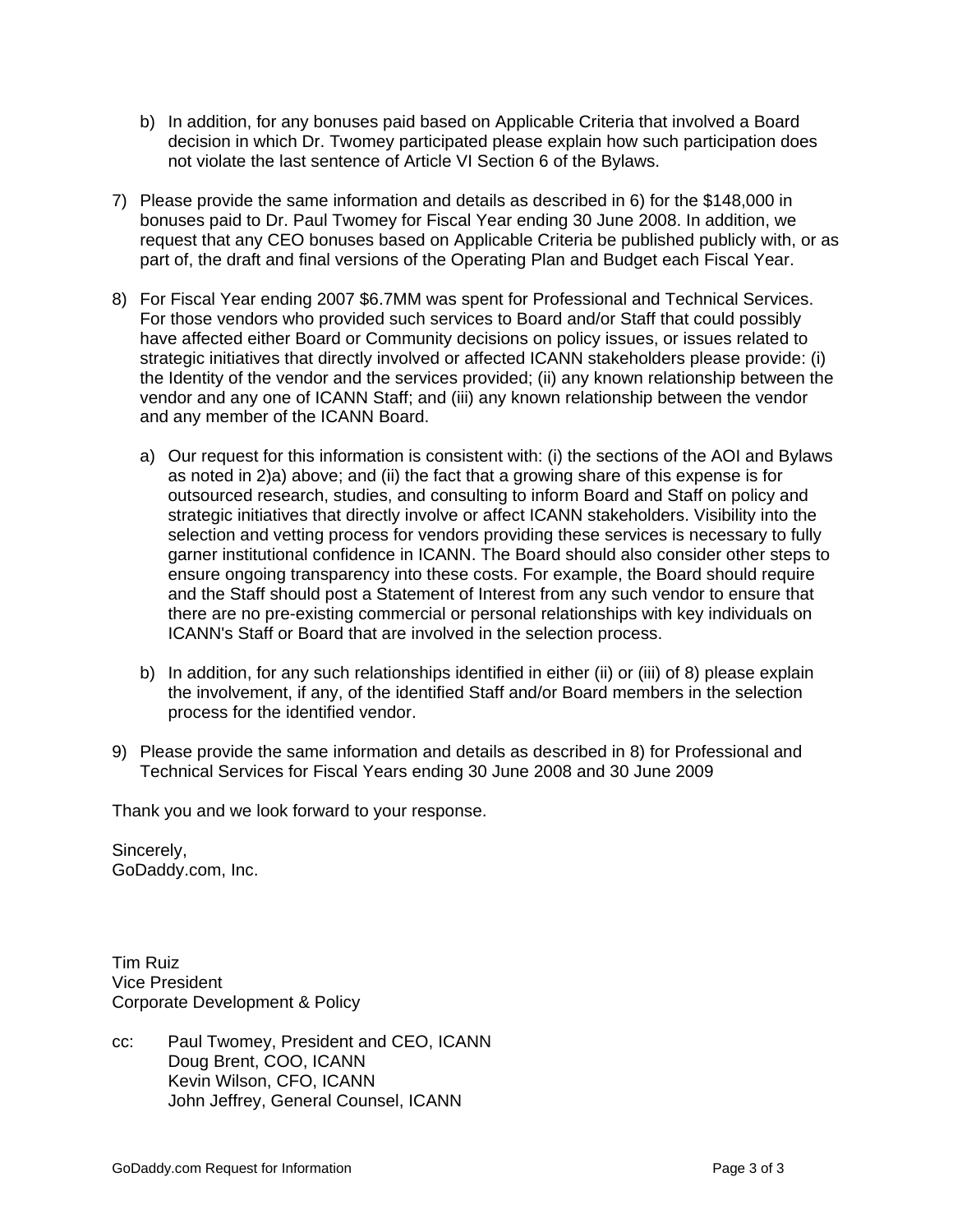#### Response
to
Documentary
Information
Disclosure
Policy
Request

To: Mr.
Tim
Ruiz,
GoDaddy.com Date: 5
June
2009 Re: Request
No.
20090508‐1

Thank you for your Request for Information dated 8 May 2009 (the "Request"), which has been re-directed and submitted through the Internet Corporation for Assigned Names and Numbers' (ICANN) Documentary Information Disclosure Policy (DIDP). For reference, a copy
of
your
Request
is
attached
to
the
email
forwarding
this
Response.

\_\_\_\_\_\_\_\_\_\_\_\_\_\_\_\_\_\_\_\_\_\_\_\_\_\_\_\_\_\_\_\_\_\_\_\_\_\_\_\_\_\_\_\_\_\_\_\_\_\_\_\_\_\_\_\_\_\_\_\_\_\_\_\_\_\_\_\_\_\_\_\_\_\_\_\_\_\_\_\_\_\_\_\_\_\_\_\_\_\_\_\_\_\_\_\_\_\_\_\_\_

As your Request seeks multiple items of information, this response addresses your Request in the order within which it was presented. For ease of reference and tracking, the responses will correspond to the same reference numbers used in the Request.

As a preliminary matter, ICANN's DIDP is limited to requests for information already in existence within ICANN that is not publicly available. In addition, the DIDP sets forth Defined Conditions of Nondisclosure. To review a copy of the DIDP, which is contained within the ICANN Accountability & Transparency: Framework and Principles please see http://www.icann.org/transparency/acct-trans-frameworks-principles-10jan08.pdf. ICANN makes every effort to be as responsive as possible to the entirety of your Request.

#### **Items
Requested**

1) Please
post
Form
990
for
Fiscal
Year
Ending
30
June
2008.

• **Response
to
1:**

ICANN's Form 990 for the Fiscal Year Ending 30 June 2008 was filed with the IRS on 14
May
2009
and
is
now
posted
on
the
ICANN
website
at http://www.icann.org/en/financials/tax/us/fy‐2008‐form‐990.pdf.

2) Please provide details regarding the \$240,000 expenditure for Lobbying Activities as reported on Schedule A Part VI-B of Form 990 for Fiscal Year ending 30 June 2007. The Statement
for
expenditure
on
Schedule
A
says:

"The
organization
hired
a
Government Affairs firm during the year ended June 30, 2007. As part of the services provided, the Government
Affairs
firm
incurred
\$240,000
of
lobbying
expenditures
relating
to
direct lobbying with Federal legislators." Details would include the substance of the decision, legislation, campaign, or candidate that was being influenced and identification of the parties
that
were
lobbied.

#### • **Response
to
2:**

The
publicly
available
information
provided
in
ICANN's
Form
990
already
notes
that that ICANN did not participate or intervene in any political campaign or on behalf of any
elective
public
office
candidate,
and
did
not
support
or
oppose
any
individual candidate for public office. The detailed information that is sought in this Request is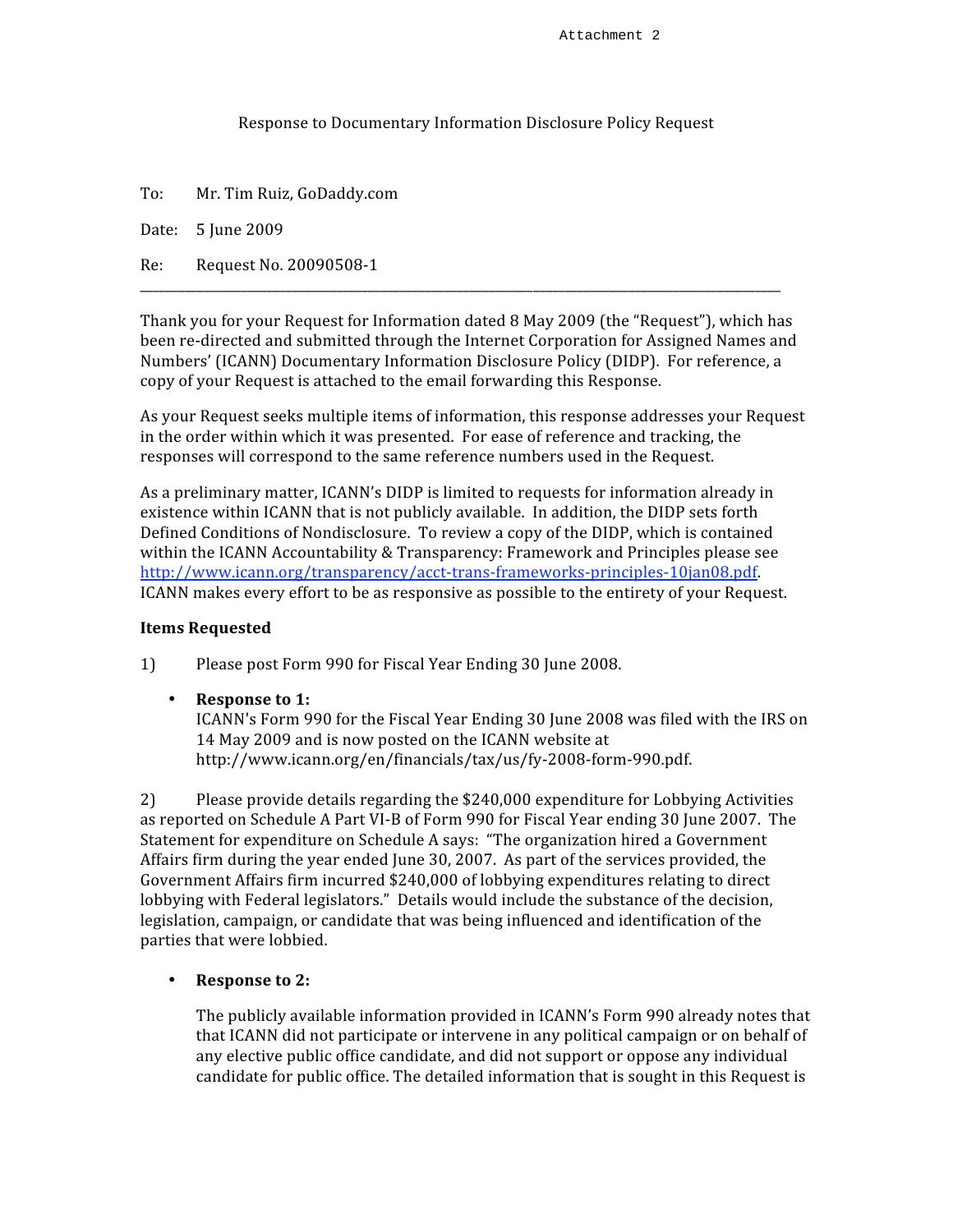otherwise
protected
from
disclosure
under
the
following
Defined
Conditions
of Nondisclosure:

- Trade
secrets
and
commercial
and
financial
information
not
publicly
disclosed by
ICANN.
- Confidential
business
information
and/or
internal
policies
and
procedures.
- Internal information that, if disclosed, would or would be likely to compromise the
integrity
of
ICANN
deliberative
and
decision‐making
process
by
inhibiting the
candid
exchange
of
ideas
and
communications.

In addition, the potential harm in adopting a practice of disclosing ICANN's lobbying strategies
greatly
outweighs
the
public's
interest
in
reviewing
ICANN's
lobbying efforts.

Allowing
public
disclosure
beyond
that
which
is
required
under
ICANN's obligations to the Internal Revenue Service will inhibit and impair ICANN's ability to undertake actions it deems necessary in fulfilling its mission and servicing the global
Internet
community.

This
harm/benefit
analysis
is
also
a
sufficient justification
for
nondisclosure
under
the
DIDP.

As
a
result,
ICANN
does
not
have
further
information
to
provide
in
response
to
this Request.

2a) Our request for this information is consistent with (i) Article 4 of the AOI which states in part (emphasis ours), "the Corporation shall operate for the benefit of the Internet community as a whole, ... and, to the extent appropriate and consistent with these Articles and its Bylaws, through open and transparent processes that enable competition and open entry in Internet-related markets;" (ii) Article 5 of the AOI sub-articles b and c; (iii) Article III section 1 of the Bylaws; and (iv) the right to confirm that lobbying activities undertaken have
not
violated
Article
II
Section
3
of
the
Bylaws.

• **Response
to
2a:**

This section does not request any items of information. ICANN notes that it is committed to operating in conformity with its Articles of Incorporation, its Bylaws, and with all applicable laws and regulations. If you are aware of anything to suggest that
ICANN
has
not
acted
accordingly,
please
provide
ICANN
with
documentation
to that
effect.

- 2b) In
addition,
the
response
to
this
request
should
clearly
demonstrate:
	- (i) whether
	the
	purpose
	of
	the
	expenditure
	qualifies
	as
	"influencing
	legislation" under section 4911(d)(1) of the Code;
	- (ii) whether
	the
	expenditure
	was
	in
	excess
	of
	the
	lobbying
	ceiling
	amount
	of section 491(c)(2) of the Code;
	- (iii) whether
	the
	money
	was
	used
	to
	participate
	in
	,
	or
	intervene
	in
	(including
	the publishing
	or
	distributing
	of
	statements),
	any
	political
	campaign
	on
	behalf
	of (or
	in
	opposition
	to)
	any
	candidate
	for
	public
	office
	as
	prohibited
	in 501(c)(3); or
	- (iv) why
	one
	or
	more
	of
	(i),
	(ii),
	or
	(iii)
	does
	not
	apply.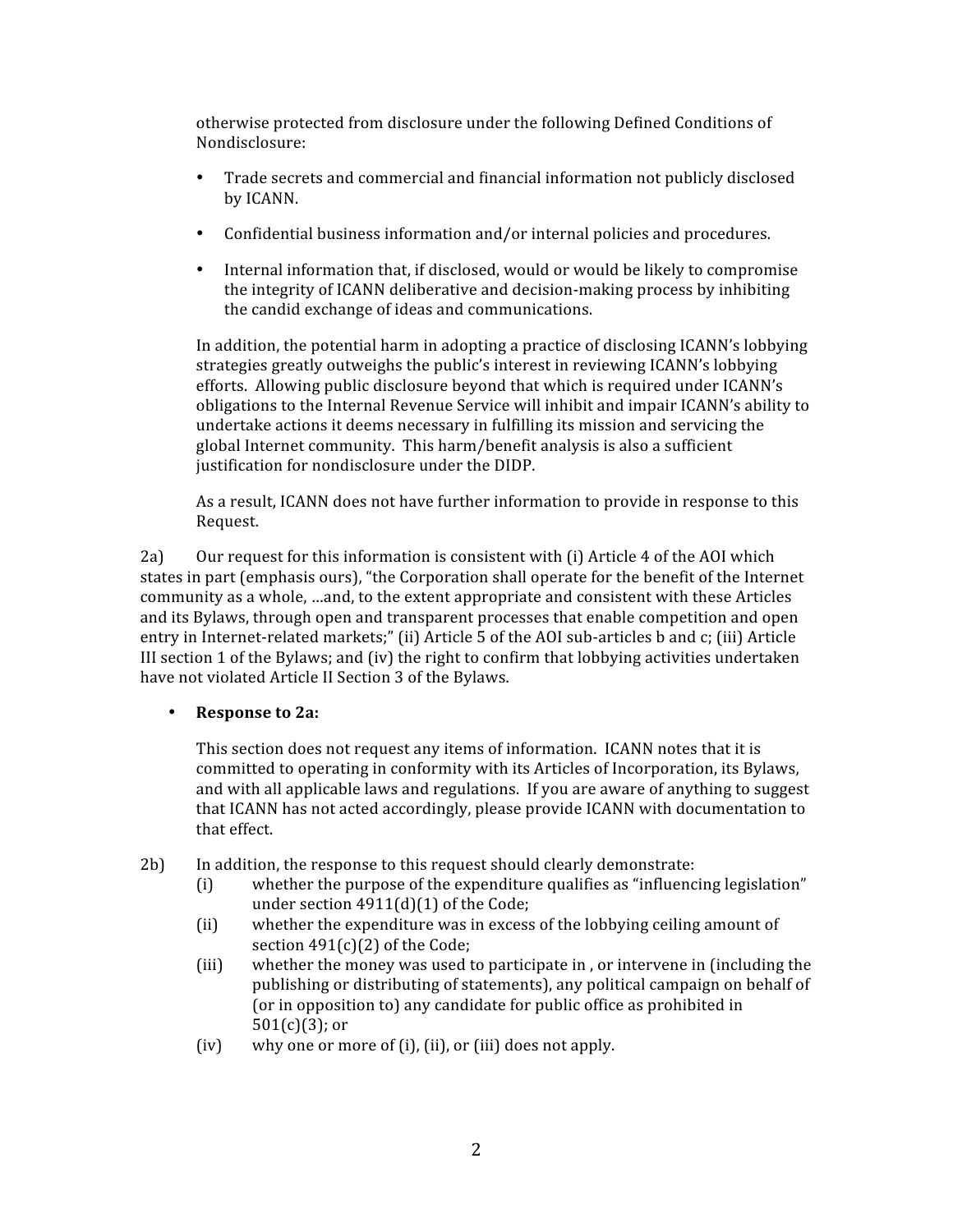#### • **Response
to
2b:**

Please see ICANN's response to Requests 2 and 2a. ICANN notes that it reports all amounts
on
its
Form
990
in
accordance
with
the
requirements
imposed
by
the Internal Revenue Code. Further, ICANN follows all applicable codes and practices in conducting
its
business
as
a
not‐for‐profit,
public
benefit
tax‐exempt
organization.

3) Please
provide
the
same
information
and
details
as
described
in
2)
for
Lobbying Activities
and
expenditures
for
Fiscal
Years
ending
30
June
2008
and
30
June
2009.

#### • **Response
to
3:**

As this Request seeks information identical to that requested under 2), please see ICANN's response to Requests 2, 2a and 2b. In addition, as ICANN's Fiscal Year ending 30 June 2009 is not vet completed, ICANN is further relieved from an obligation to respond to this Request pursuant to the following Defined Condition for
Nondisclosure:

• Information requests: (i) which are not reasonable; . . . [or] (iii) complying with which
is
not
feasible.

4) Please
provide
identification
of
the
contributors
redacted
on
Schedule
B
of
Form 990
for
Fiscal
Year
ending
30
June
2007.

ICANN
states
that
names
and
addresses
were redacted
for
confidentiality.

#### • **Response
to
4:**

ICANN
can
confirm
that
the
contributions
are
from
Country
Code
Top‐Level Domain
(ccTLD)
operators.

Following
industry
practice
and
IRS
guidelines
on publicly
available
versions
of
a
Form
990,
ICANN
elects
to
redact
confidential information
regarding
its
contributors
from
the
public
versions
of
its
Form
990 posted
on
ICANN's
website
or
as
available
in
the
Guidestar
system.

The
Internal Revenue Code creates a Nondisclosure of Contributors exception to the disclosure rules governing Form 990s. For more information about voluntary contributions
from
ccTLD
managers,
please
see
the
documents
available
at
the ccTLD
Agreement
page,
available
at

http://www.icann.org/en/cctlds/agreements.html,
identifying
commitments made
through
the
Accountability
Frameworks
Program.

4a) Our
request
for
this
information
is
consistent
with:
(i)
the
sections
of
the
AOI
and Bylaws as noted in 2a above, (ii) Article 5 of the AOI sub-article e; and (iii) Article III section 2(iv)
of
the
Bylaws.

### • **Response
to
4a:**

This section does not request any items of information. ICANN notes that it is committed
to
operating
in
conformity
with
its
Articles
of
Incorporation,
its Bylaws,
and
all
applicable
laws
and
regulations.

- 4b) In
addition,
the
response
should
indicate:
	- (i) which,
	if
	any,
	of
	these
	contributions
	was
	deemed
	Charitable
	as
	defined
	in section 170(c) of the Code. And if one or more contributions were deemed Charitable,
	whether
	ICANN
	provided
	any
	form
	of
	assurance
	to
	the contributor(s) that such contributions would be used with the United States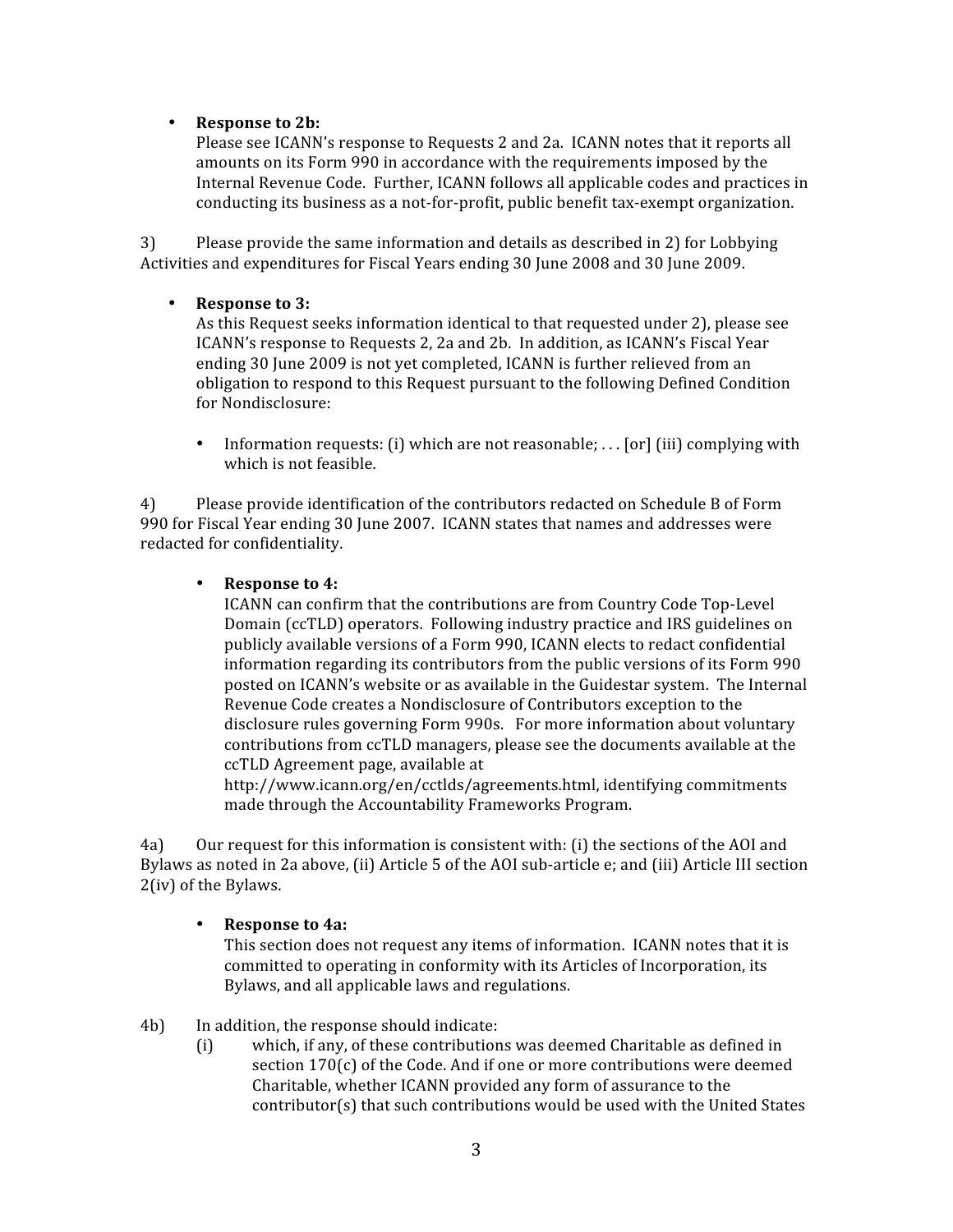or
its
possessions,
as
is
required
for
deductible
contributions
under
section 170(c)
of
the
Code;

- (ii) whether
any
contributor
was
a
Disqualified
Person,
Foundation
Manager,
or Government Official as defined in section 4946(a), (b), or (c) of the Code;
- (iii) whether
any
of
the
contributions
made
were
for
the
purpose
of
funding lobbying activities, and if so, a description of those activities; and
- (iv) whether
any
of
the
contributions
made
were
for
the
purpose
of
funding participation in, or intervention in any political campaign on behalf of (or in opposition
to)
any
candidate
for
public
office,
and
if
so,
identification
of
such campaign
and
candidate.

### • **Response
to
4b:**

Please
see
ICANN's
response
to
Requests
4
and
4a.

ICANN
notes
that
it
reports all
amounts
on
its
Form
990
in
accordance
with
the
requirements
imposed
by the
Internal
Revenue
Code.

Further,
ICANN
follows
all
applicable
codes
and practices
in
conducting
its
business
as
a
not‐for‐profit,
public
benefit
tax‐exempt organization.

5) Please
provide
the
same
information
and
details
as
described
in
4)
for
contributions for fiscal years ending 30 June 2008 and 30 June 2009.

### • **Response
to
5:**

As this Request seeks information identical to that requested under 4), please see
ICANN's
response
to
Requests
4,
4a
and
4b.

In
addition,
as
ICANN's
Fiscal Year
ending
30
June
2009
is
not
yet
completed,
ICANN
is
further
relieved
from an obligation to respond to this Request pursuant to the following Defined Condition
for
Nondisclosure:

 $\circ$  Information requests: (i) which are not reasonable; . . . [or] (iii) complying
with
which
is
not
feasible.

6) Statement
1‐B
of
Form
990
for
the
Fiscal
Year
ending
30
June
2007
states
that
Dr. Paul Twomey was paid three bonuses totaling \$209,719 for service during 2004, 2005, and 2006. Please provide details on the criteria and/or goals that these bonuses were based on where, those criteria and/or goals involved policy related or other initiatives that were subject to bottom-up processes and/or community input or comment ("Applicable criteria")

### • **Response
to
6:**

The
detailed
information
related
specifically
to
Dr.
Twomey's
compensation
that is
sought
in
this
Request
is
otherwise
protected
from
disclosure
under
the following
Defined
Conditions
of
Nondisclosure:

- o Personnel,
medical,
contractual,
remuneration,
and
similar
records relating
to
an
individual's
personal
information,
when
the
disclosure
of such
information
would
or
likely
would
constitute
an
invasion
of personal
privacy.
- o Confidential
business
information
and/or
internal
policies
and procedures.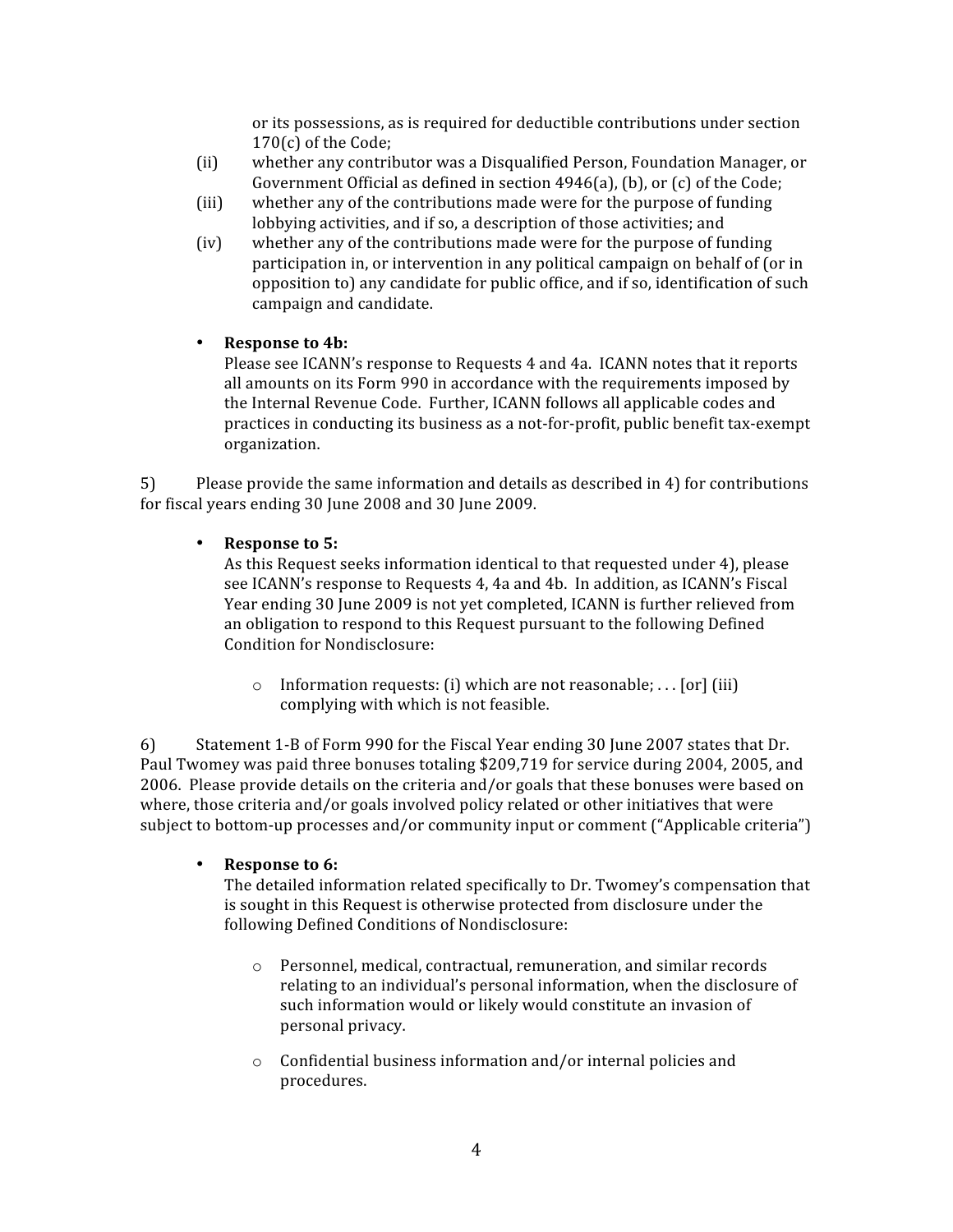Dr.
Twomey's
performance‐related
bonuses
are
tied
directly
to
goals
arising
out of
the
corporation's
operating
and
strategic
plans,
which
are
posted
on
ICANN's website. The ICANN Board of Directors evaluates Dr. Twomey's annual performance
in
meeting
the
goals
set
out
for
each
period.

Each
director, including Dr. Twomey, is bound to comply with by ICANN's Conflicts of Interest Policy. The current version of ICANN's conflict of interest policy is available at http://www.icann.org/en/committees/coi/coi-policy-04mar99.htm. A revised version,
which
has
been
posted
for
public
comment
since
6
May
2009,
can
be found
at
http://www.icann.org/en/committees/coi/coi‐policy‐06may09‐en.pdf.

6a) Our
request
for
this
information
is
consistent
with:
(i)
the
sections
of
the
AOI
and Bylaws as noted in 2a above; and (ii) the fact that as CEO Dr. Twomey is a voting Ex-Officio member of the Board of Directors. As such, Dr. Twomey's vote may influence the outcome for Board decisions regarding matters that were the basis of criteria and/or goals upon which his bonuses were based and may violate the last sentence of Article VI Section 6 of the
Bylaws.

For
example,
during
the
calendar
year
2006
alone
Dr.
Twomey
participated
in votes on the following registry agreements: .com (28 Feb); .tel and .xxx (10 May); .asia (16 Oct); biz, info, and .org (8 Dec).

#### • **Response
to
6a:**

This
section
does
not
request
any
items
of
information.

Please
see
ICANN's response
to
Request
6
for
more
information
regarding
adherence
to
ICANN's Conflicts
of
Interest
Policy.

6b) In
addition,
for
bonuses
paid
based
on
Applicable
Criteria
that
involved
a
Board decision
in
which
Dr.
Twomey
participated
please
explain
how
such
participation
does
not violate the last sentence of Article VI Section 6 of the Bylaws.

#### • **Response
to
6b:**

Please see ICANN's response to Requests 6 and 6a. ICANN has not been made aware
of
any
reason
to
believe
that
its
Conflicts
of
Interest
Policy
has
been violated
by
any
member
of
ICANN's
Board.

7) Please
provide
the
same
information
and
details
as
described
in
6)
for
the
\$148,000 in
bonuses
paid
to
Dr.
Paul
Twomey
for
Fiscal
Year
ending
30
June
2008.

In
addition,
we request that any CEO bonuses based on Applicable Criteria be published publicly with, or as part of, the draft and final versions of the Operating Plan and Budget each Fiscal Year.

#### • **Response
to
7**

As this Request seeks information identical to that requested under 6), please see
ICANN's
response
to
Requests
6,
6a
and
6b.

Further, any comment on what should be included in the Operating Plan and Budget each Fiscal should be submitted in the applicable public comment forum. The
public
comment
forum
for
FY10
Operating
Plan
and
Budget
can
be
found
at http://www.icann.org/en/public‐comment/#draft‐opplan‐budget.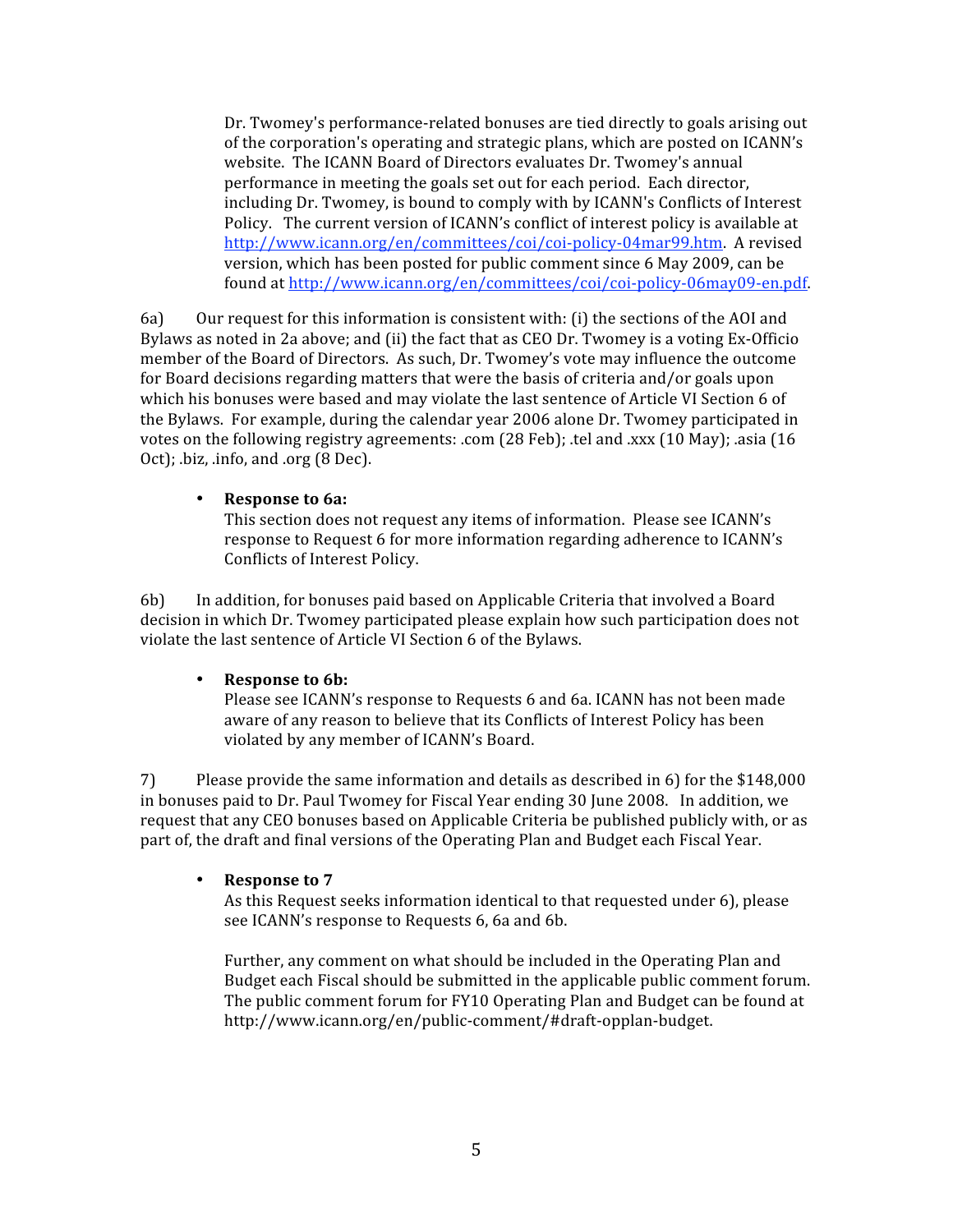8) For
Fiscal
Year
ending
2007
\$6.7MM
was
spent
for
Professional
and
Technical Services. For those vendors who provided such services to Board and/or Staff that could possibly have affected either Board or Community decisions on policy issues, or issues related to strategic initiatives that directly involved or affected ICANN stakeholders please provide:

- (i) the
identity
of
the
vendor
and
the
services
provided;
- (ii) any
known
relationship
between
the
vendor
and
any
one
of
ICANN
staff; and
- (iii) any
known
relationship
between
the
vendor
and
any
member
of
the
ICANN Board.

#### • **Response
to
8:**

The
detailed
information
that
is
sought
in
this
Request
is
otherwise
protected from
disclosure
under
the
following
Defined
Conditions
of
Nondisclosure:

- $\circ$  [C]ontractual ... and similar records relating to an individual's personal information,
when
the
disclosure
of
such
information
would
or
likely would
constitute
and
invasion
of
personal
privacy.
- o Information
provided
to
ICANN
by
a
party
that,
if
disclosed,
would
or would
be
likely
to
materially
prejudice
the
commercial
interests, financial interest, and/or competitive position of such party or was provided
to
ICANN
pursuant
to
a
nondisclosure
agreement
or nondisclosure
provision
within
an
agreement.
- o Confidential
business
information
and/or
internal
policies
and procedures.
- o Trade
secrets
and
commercial
and
financial
information
not
publicly disclosed
by
ICANN.

In addition, the subjective nature of the request "services . . . that could possibly have affected either Board or Community decisions . . . or affected ICANN stakeholders" renders this Request as excessive and overly burdensome, and complying
with
this
request
is
not
feasible,
which
is
a
separate
grounds
for nondisclosure.

ICANN's
officers
and
employees
are
bound
by
operating
within
the
mandates
of ICANN's
Bylaws
and
employment
policies
prohibiting
self‐dealing
and
ICANN's officers are further bound by the Conflicts of Interest Policy. Further, ICANN recently
posted
a
revised
Conflicts
of
Interest
Policy
for
public
comment,
at http://www.icann.org/en/committees/coi/coi-policy-06may09-en.pdf, which encompasses
additional
ICANN
employees.

ICANN
is
not
aware
of
any
instances of
undisclosed
or
improper
relationships
between
a
vendor
and
an
ICANN
staff and/or
Board
member.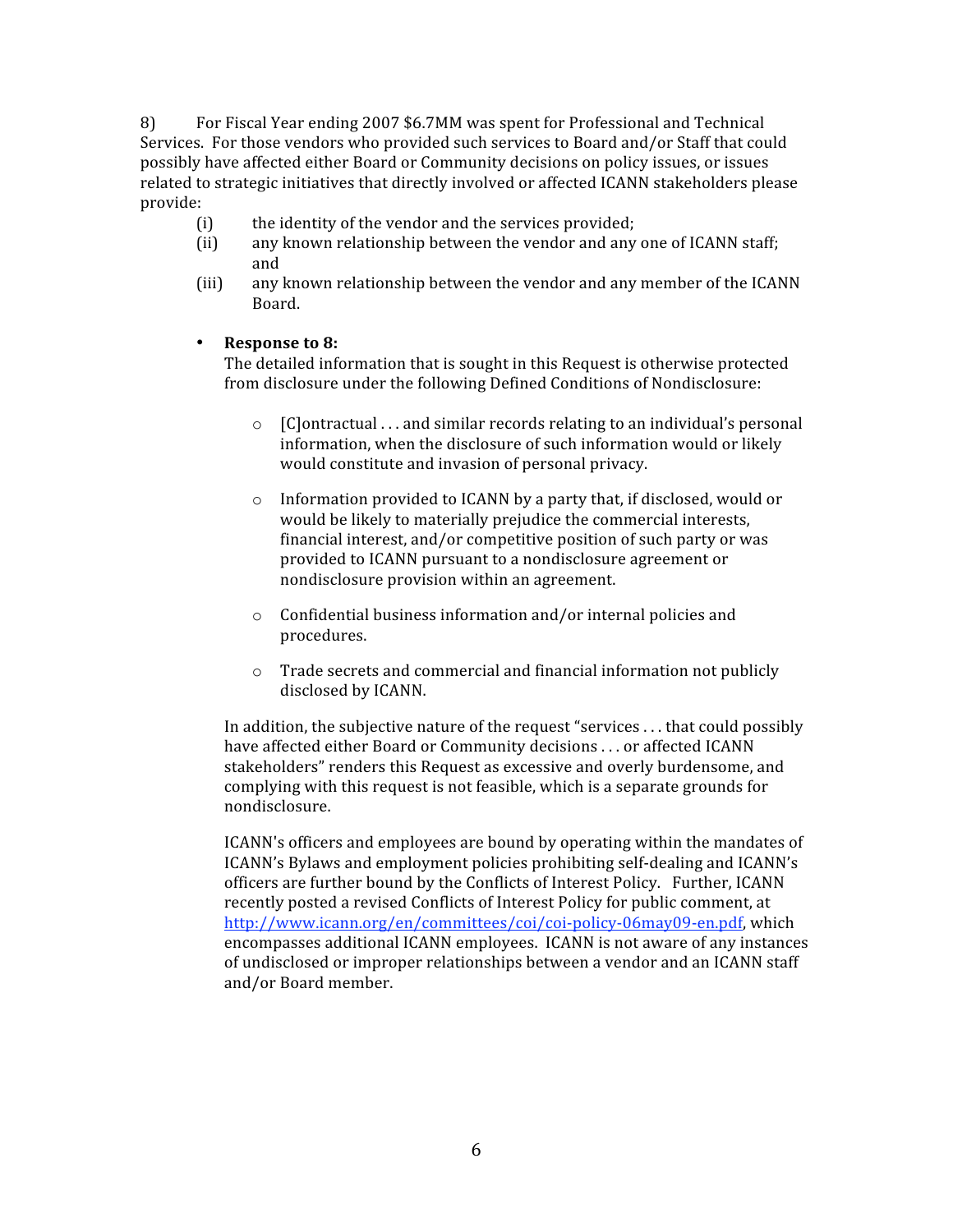8a) Our request for this information is consistent with: (i) the section so of the AOI and Bylaws as noted in 2a above; and (ii) the fact that a growing share of this expenses is for outsourced research, studies, and consulting to inform Board and Staff on policy and strategic initiatives that directly involve or affect ICANN stakeholders. Visibility in to the selection and vetting process for vendors providing these services is necessary to fully garner
institutional
confidence
in
ICANN.

The
Board
should
also
consider
other
steps
to
ensure
ongoing
transparency
into
these
costs. For example, the Board should require and the Staff should post a Statement of Interest from any such vendor to ensure that there are no pre-existing commercial or personal relationships with key individuals on ICANN's Staff or Board that are involved in the selection
process.

### • **Response
to
8a:**

This section does not request any items of information. ICANN takes note of the concerns
expressed
herein,
and
acknowledges
that
GoDaddy.com
raised
a similar
suggestion
within
the
public
comment
period
on
the
Operating Plan/Budget,
which
is
a
more
appropriate
venue
for
the
concerns
stated
herein.

8b) In addition, for any such relationships identified in either (ii) or (iii) of 8 please explain the involvement, if any, of the identified Staff and/or Board members in the selection
process
for
the
identified
vendor.

#### • **Response
to
8b**:

Please
see
ICANN's
response
to
Request
8.

Further,
information
publicly available
through
ICANN's
Bylaws,
Committee
Charters,
and
Financial Information
website
page
provide
additional
information
on
ICANN
Staff
and Board
involvement
in
ICANN's
vendor
selection
and
contracting
processes.

9) Please
provide
the
same
information
and
details
as
described
in
8
for
Professional and
Technical
Services
for
the
Fiscal
Years
ending
30
June
2008
and
30
June
2009.

#### • **Response
to
9:**

As this Request seeks information identical to that requested under 8), please see
ICANN's
response
to
Requests
8,
8a
and
8b.

In
addition,
as
ICANN's
Fiscal Year ending 30 June 2009 is not yet completed, ICANN is further relieved from an
obligation
to
respond
to
this
Request
pursuant
to
the
following
Defined Condition
for
Nondisclosure:

o Information requests: (i) which are not reasonable; . . . [or] (iii) complying
with
which
is
not
feasible.

We hope this information is helpful. If you have any further inquiries, please forward them to
didp@icann.org.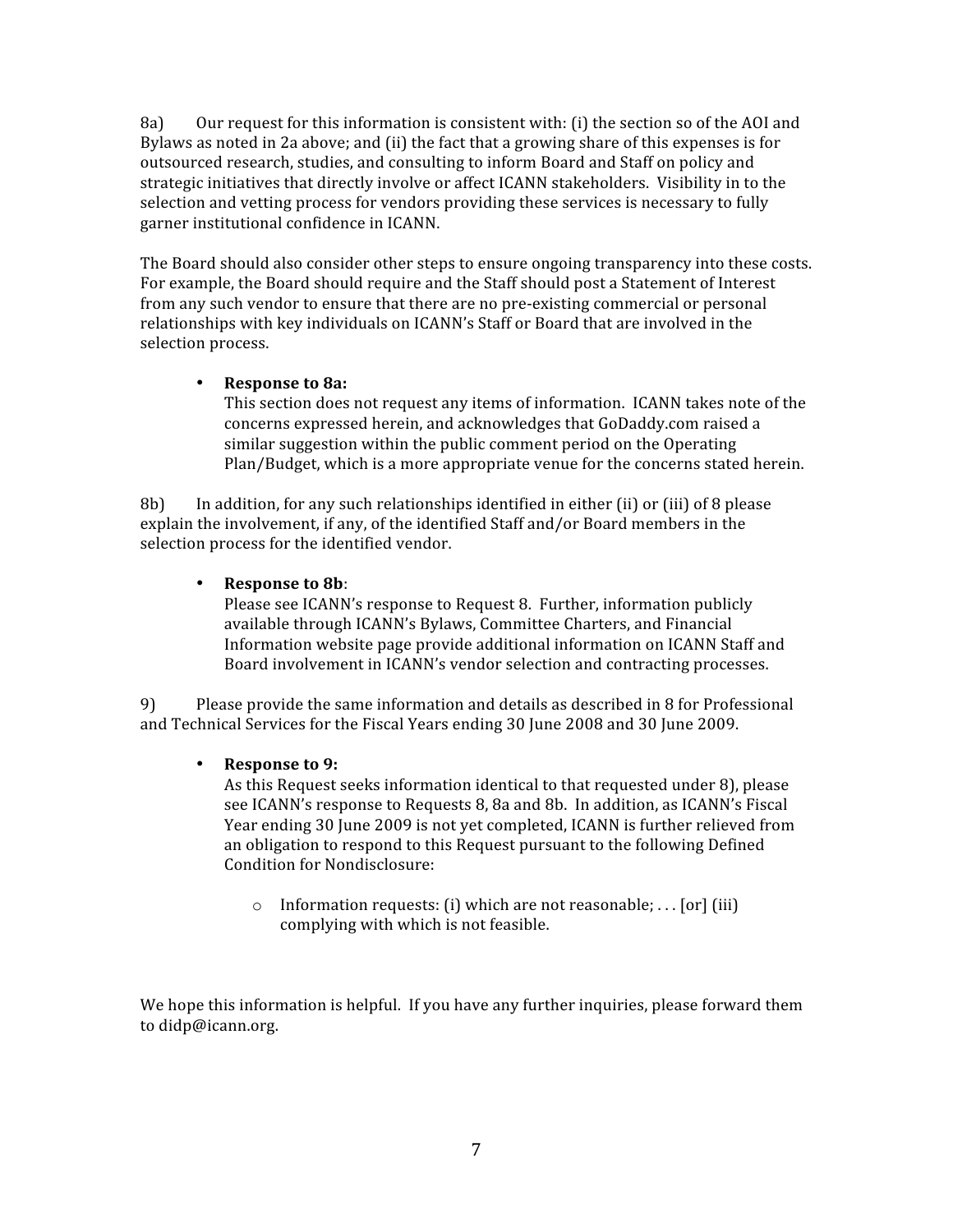Attachment 3

# **Before the House Committee on Energy and Commerce Subcommittee on Communications, Technology, and the Internet United States House of Representatives**

**Hearing on "Oversight Of The Internet Corporation For Assigned Names And Numbers"** 

**Statement of Christine N. Jones General Counsel and Corporate Secretary The Go Daddy Group, Inc.** 

**June 4, 2009**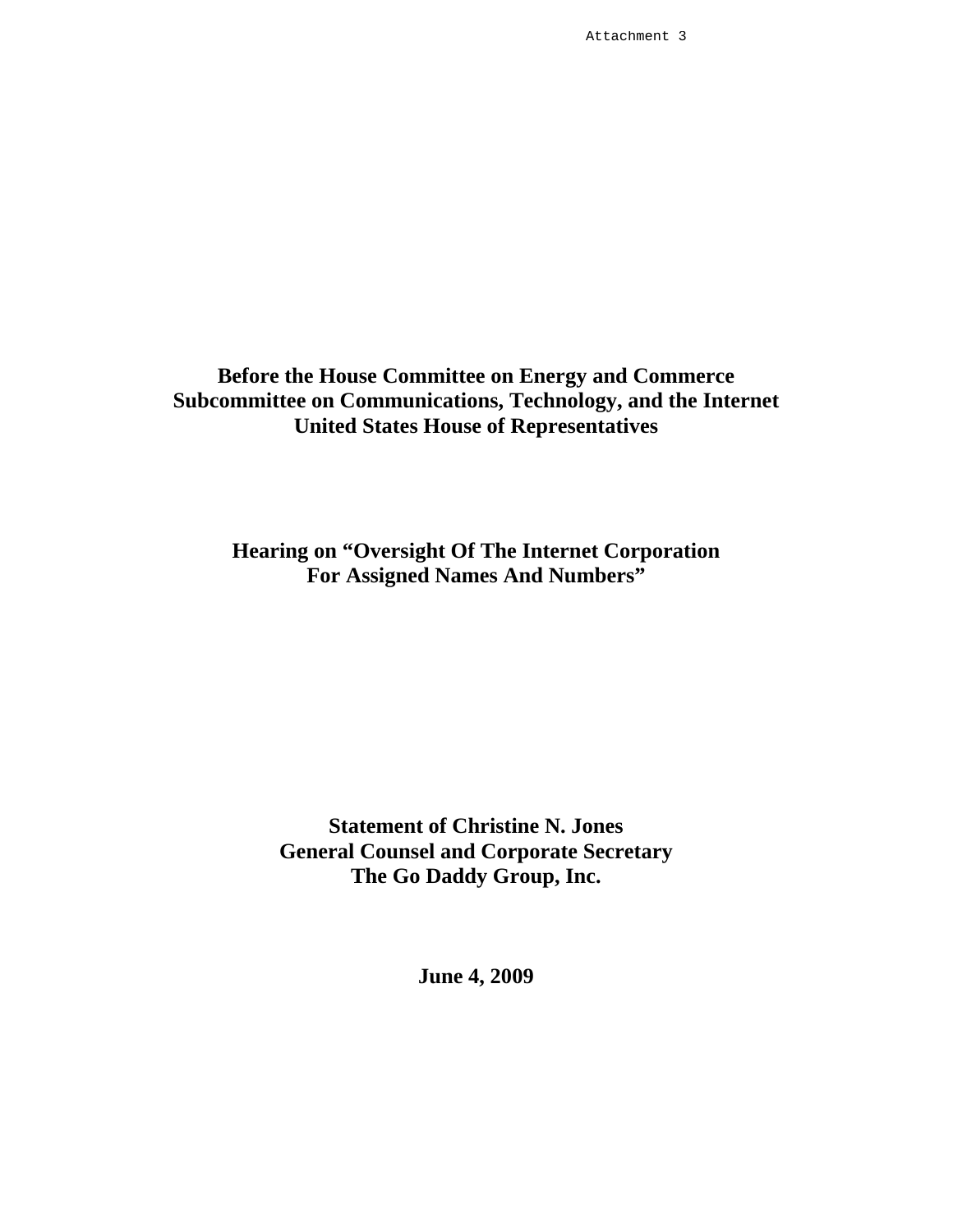#### **Introduction**

As the world's largest registrar, Go Daddy works daily with ICANN, the coordinating body for the Internet. We believe it is essential for world commerce, as well as the security and stability of the Internet, that the relationship between the United States Government, specifically the Department of Commerce via the National Telecommunications and Information Administration, and ICANN, be continued, along with appropriate improvements in accountability, transparency and democracy in governing principles. Continuing the Joint Project Agreement between ICANN and the NTIA will not only provide the framework for ensuring a continued focus on Internet security and stability issues, but will prevent ICANN from vulnerability to capture by another government, international organization, or business that does not have a secure and stable Internet as its top priority.

### **Background**

The Go Daddy Group, Inc. is an Arizona company which consists of eight ICANN Accredited registrars, including GoDaddy.com. Today, we have over thirty-four million domain names under management, and are the number one registrar in the world. We register a domain name once every second or less. Go Daddy is also a large hosting provider. We currently employ over 2100 people and do not utilize offshore outsourcing of any kind.

A domain name registrar serves as the point of entry to the Internet. If you wanted to register the domain name www.ChairmanBoucher.com, you could go to www.GoDaddy.com to register that domain name. A domain name registrar is different from a traditional Internet Service Provider (ISP), such as AOL, MSN, or EarthLink, in that the ISP provides access to the Internet whereas the registrar provides the registration service for .com names and the like.

Once www.ChairmanBoucher.com is registered, you would need to build a website and find a place to store, or "host," that website. Again, you could go to www.GoDaddy.com for storage, or hosting, services. A hosting provider differs from a traditional ISP in that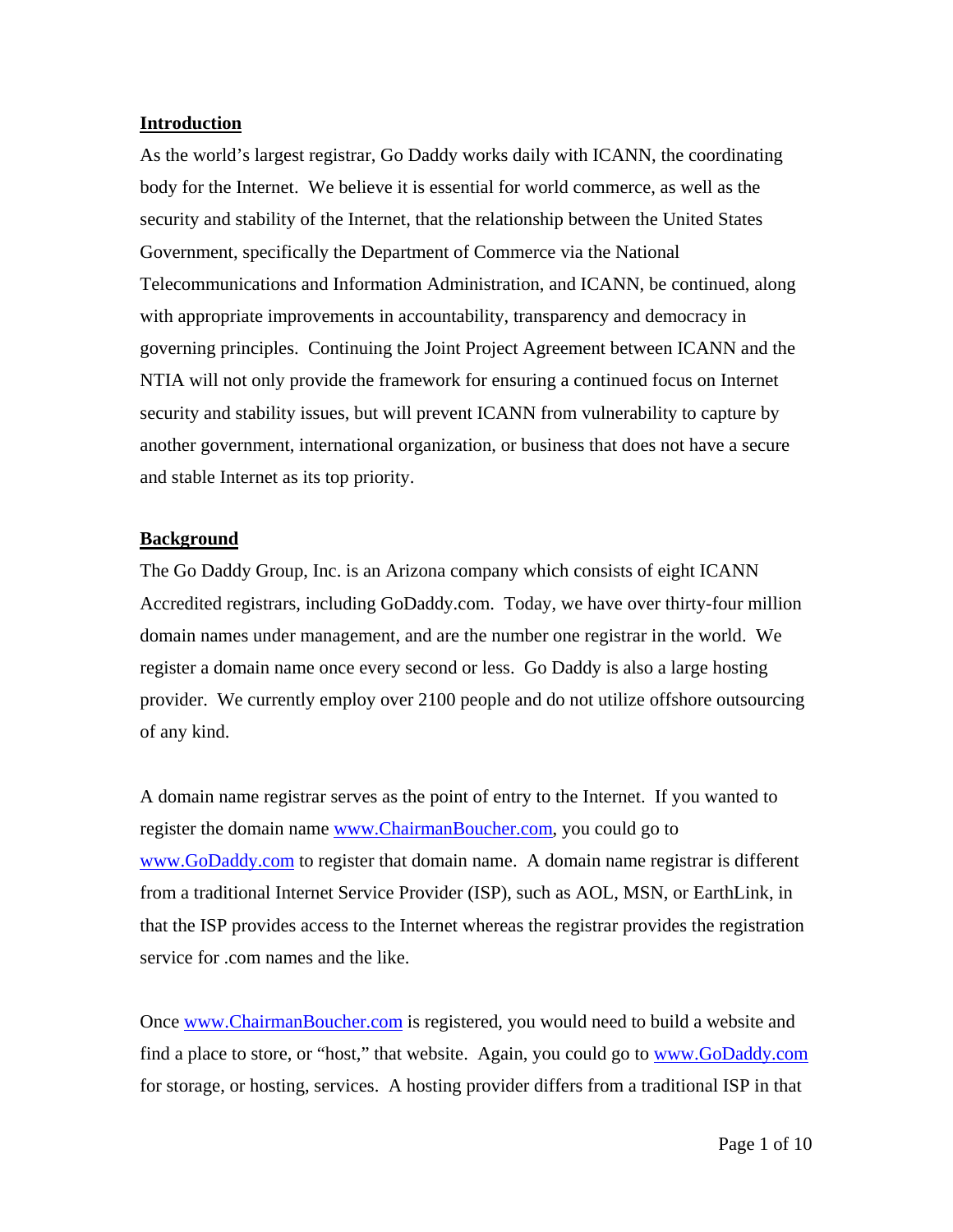the hosting provider supplies space on a computer that is accessible from the Internet rather than access to that computer which is provided by the ISP.

#### **Renewal of the Memorandum of Understanding**

The *DNS White Paper*, first published in 1998, articulated that principles of accountability, competition, private, bottom-up coordination, and representation are necessary for guiding the transition to private sector management of the Internet DNS. We believe those principles remain relevant. The Internet Corporation for Assigned Names and Numbers (ICANN) has made progress toward achieving some, but not all, of these goals. Specifically, ICANN has not yet achieved competition, nor the private, bottom-up coordination and representation called for in the ICANN bylaws.

The Joint Project Agreement (JPA) between ICANN and the Department of Commerce should be extended and modified, or renewed and modified, to stress the need to correct these deficiencies and require a clear roadmap from ICANN as to how it will regain the confidence of the community upon which its existence relies. This Committee's commitment to ensuring ICANN appropriately administers that system is vital.

Private, bottom-up coordination, and representation should be a guiding principle in the ICANN policy making process. While we have repeatedly urged ICANN to abide by this principle, they have chosen instead to conduct business behind closed doors and without input from the ICANN community

Unfortunately, ICANN has yet to commit to or is unable to commit to openness, transparency, and accountability. ICANN is responsible for an important public trust. To preserve this public trust, it is vital that all stakeholders have access to and recognized input in these types of discussions. The entire Internet community should be made to fully understand the reasons for ICANN's decisions, and to have effective and unbiased recourse if they have reason to question those processes and decisions. In fact, it is bigger than the Internet community; these decisions impact the overall economy in a significant way. President Obama has repeatedly emphasized the significance of the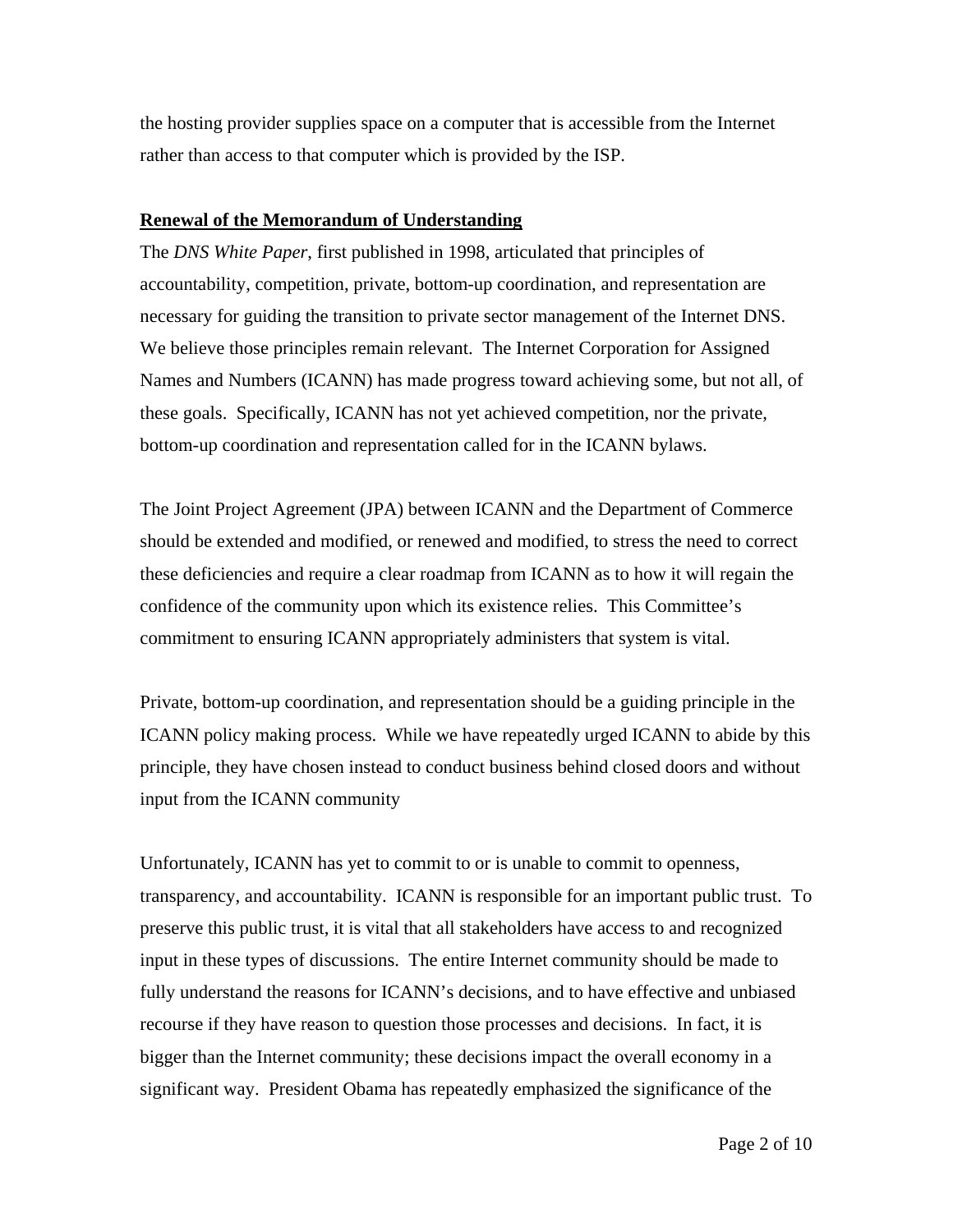Internet to overall economic and security success in the United States. Indeed, the president has established two new roles in his administration: a chief technology officer *and* a cyber advisor. Importantly, President Obama said last July, "[a]s president, I'll make cyber security the top priority that it should be in the  $21<sup>st</sup>$  century." ICANN should be held to that same standard.

ICANN's bylaws state: "ICANN and its constituent bodies shall operate to the maximum extent feasible in an open and transparent manner and consistent with procedures designed to ensure fairness," and "In carrying out its mission as set out in these Bylaws, ICANN should be accountable to the community for operating in a manner that is consistent with these Bylaws."<sup>i</sup>

Despite those provisions of the bylaws, there are no appropriate accountability mechanisms in place to impartially review ICANN Board actions. There are currently three accountability and review mechanisms defined in ICANN's bylaws:

- Reconsideration This is basically the Board reviewing itself.
- Independent Review This mechanism is entirely untested and has never been used.
- Ombudsman The Board has ultimate review here, not providing any accountability at all.

We believe there needs to be an independent evaluation of how these accountability mechanisms have worked, or will work, and the implementation of any adjustments recommended as a result of that evaluation should be undertaken before any final transition can be contemplated. (*See also*, "Ensuring ICANN is Accountable" below.)

We believe the JPA must be revised to include openness and transparency as overall guiding principles if we are to ever see an effective transition of the Internet DNS management to the private sector through ICANN. We would be happy to be involved in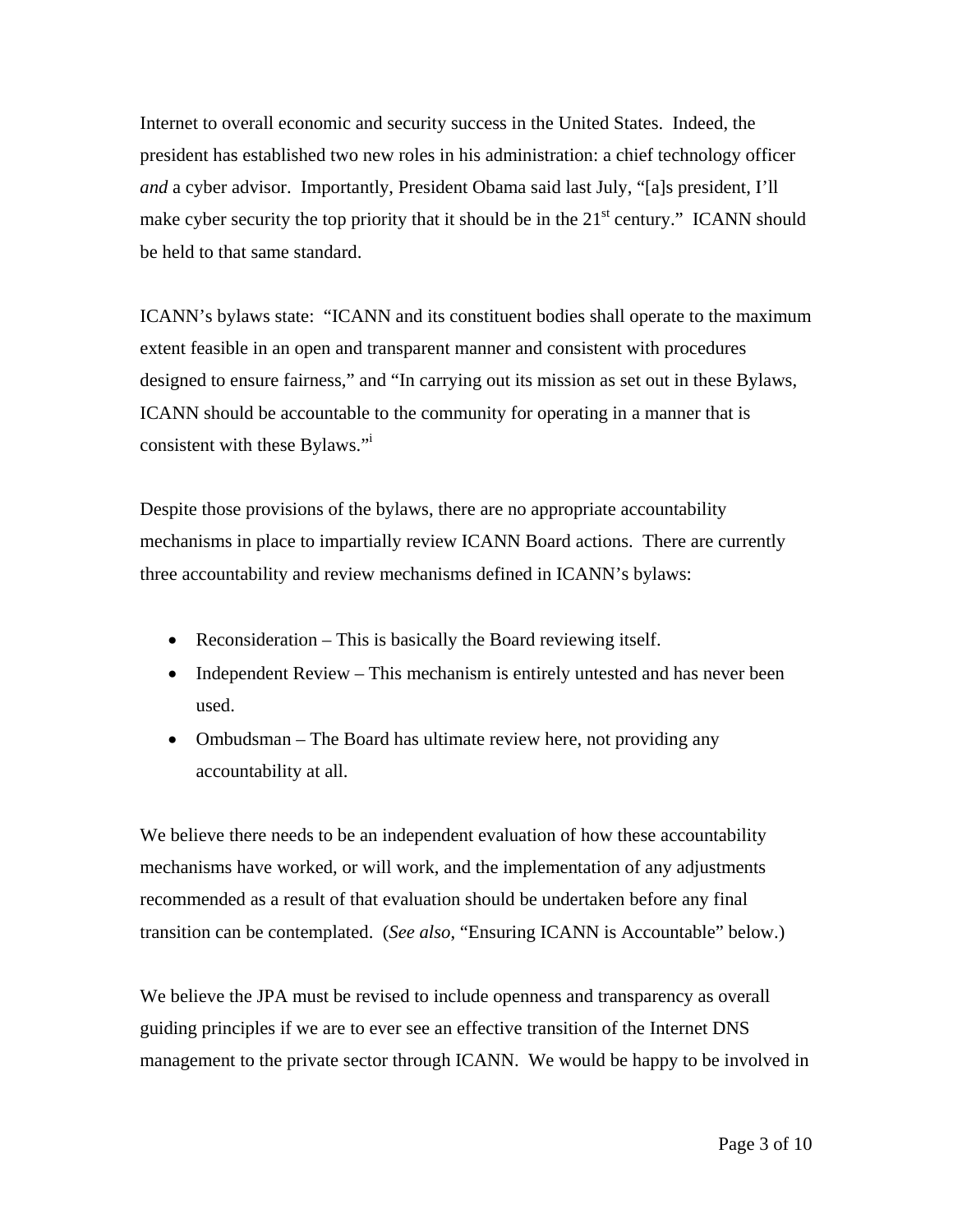the process of determining appropriate revisions to the JPA, if such assistance would help move the ball forward.

#### **Security and Stability**

Go Daddy believes that the security and stability of the Internet is vital. Indeed, Go Daddy devotes considerable time and resources to working with law enforcement on preserving the integrity and safety of the Internet by quickly closing down websites and domain names engaged in illegal activities. We work with law enforcement agencies at all levels and routinely assist in a wide variety of criminal and civil investigations. We are also quick to respond to complaints of spam, phishing, pharming, and online fraud and work closely with anti-fraud and security groups such as the Anti-Phishing Working Group, Digital Phish Net, the National Center for Missing and Exploited Children, and CyberTipLine. We have made it a high priority to use our position as a registrar to make the Internet a better and safer place.

According to its website, "ICANN … is a not-for-profit public-benefit corporation with participants from all over the world dedicated to keeping the Internet secure, stable and interoperable. It promotes competition and develops policy on the Internet's unique identifiers."<sup>ii</sup> We agree that ICANN can and should play an active role in keeping the Internet secure and stable. In fact, this fits well into the president's focus on cyber security. We cannot understand, however, why ICANN has not insisted on basic steps that will lead to enhanced security and stability, such as an infrastructure investment requirement in the recently renewed registry operator agreements. This Committee should insist that the JPA require ICANN to ensure continued investment in Internet security infrastructure in the future.

# **Safeguarding ICANN Against Capture**

In February of 2009, ICANN issued a draft Implementation Plan for Improving Institutional Confidence (Plan).<sup>iii</sup> That such a Plan was necessary is telling in itself. The Plan recommended, inter alia, that ICANN must 1) Be safeguarded against capture; 2) Be accountable and responsive; 3) Meet the needs of the global community of the future; 4)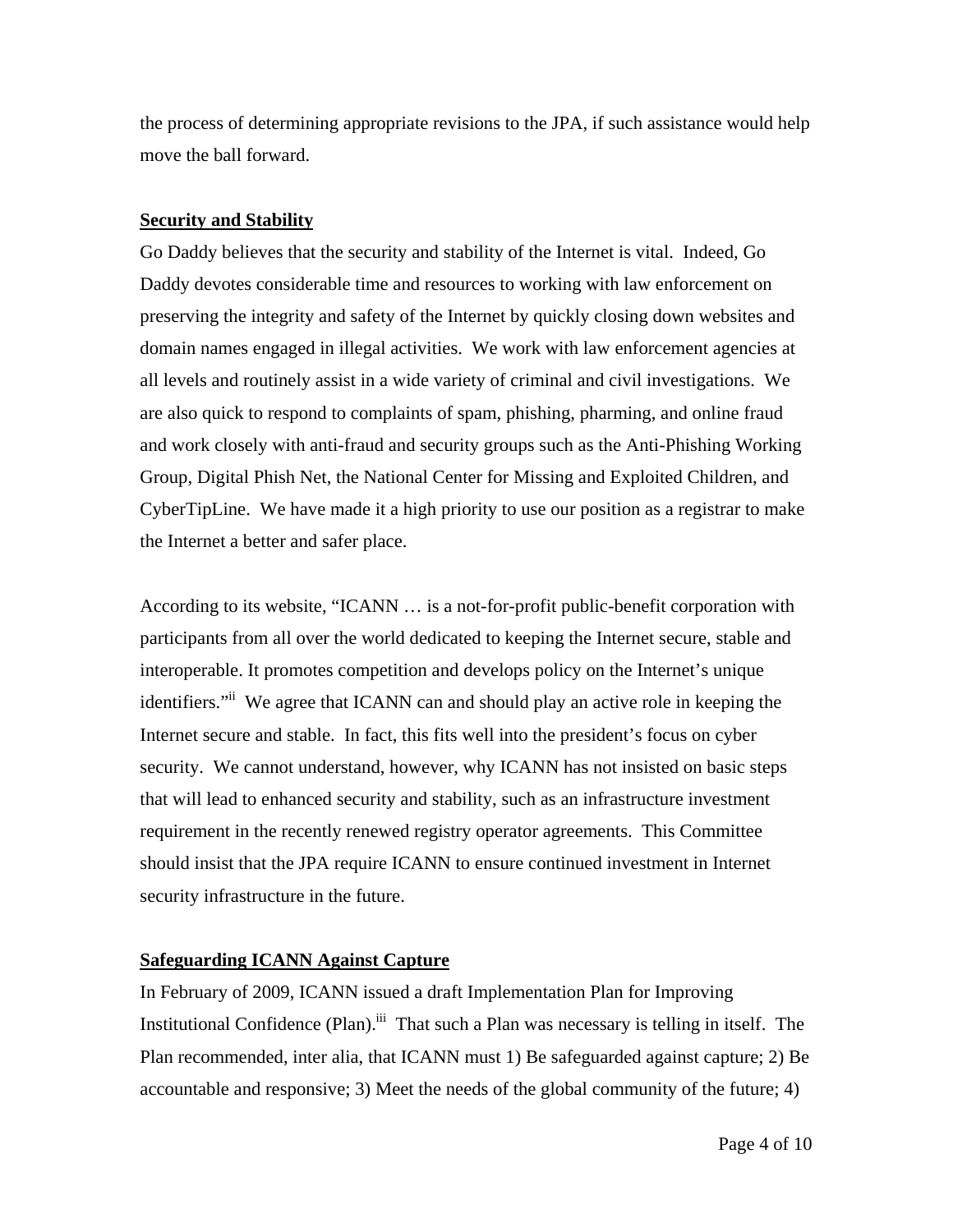Be financially and operationally secure; and, 5) Maintain its focus on securing safe and stable operations relating to unique identifiers. We generally agree with these findings and recommendations. However, we do not believe that the recommendations in the Plan go far enough. Items 1 and 2 above, in particular, should form the foundation upon which the other areas will rest and so underpin any successful effort to improve confidence in ICANN and its processes.

The Plan states: "The PSC [President's Strategy Committee] notes ICANN's existing Accountability Frameworks and Management Operating Principles and considers these a strong protection against capture." The Plan also refers to broadening participation, including active participation by governments, improving GAC [Governmental Advisory Committee] working methods, ICANN's bylaws and other documents, consensus requirements, more diverse funding sources, anti-trust laws, transparency, Staff conduct, and best corporate practices – all as safeguards against capture.

Those are all excellent goals, but none of them, either individually or as a group, can serve as a guarantee against capture. All of the aspects mentioned are part of structures that undergo periodic review and are subject to change, and/or the participants themselves change. This is unavoidable as the Internet is an ever evolving structure and tool.

We believe that an adequate protection from capture, or takeover, of ICANN by a government, international organization, or business, would be a structure or tool designed for and dedicated to that specific purpose. In addition, it would provide the accountability that is currently lacking.

### **Ensuring ICANN is Accountable**

The Plan first mentions the three accountability mechanisms already in place – Reconsideration, Independent Review, and the Ombudsman. However, these mechanisms simply illustrate the need for true accountability since all three leave any final decision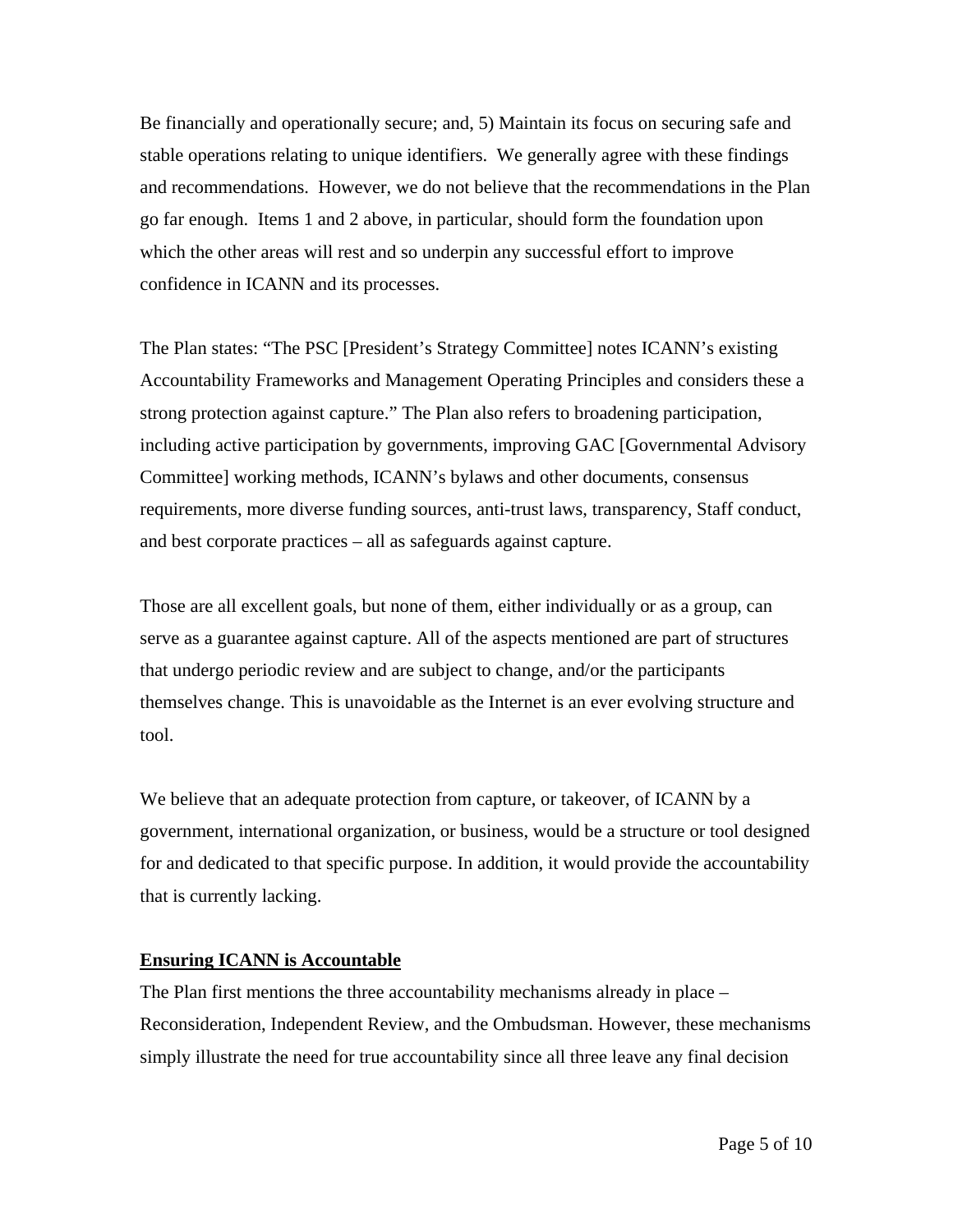with the Board itself, ultimately leaving the Board accountable only to itself. The Plan proposes two new mechanisms.

The first is to allow the community to require the Board to re-examine a Board decision. This seems to be much like the existing Reconsideration process but can be invoked by either two-thirds majority vote of two-thirds of all the Councils or two-thirds of all the Advisory Committees. Such an onerous threshold is not likely to ever be met. In addition, the Board proposes to once again reserve the right to any final decision - it cannot be forced to change its mind.

The second proposed mechanism is the "no confidence" vote. It isn't clear what threshold would be required for this vote, and it isn't clear if the pre-designated resignations of the Directors would be voluntary or required. If pre-designated resignations are voluntary, the mechanism actually holds no real value. If pre-designated resignations are required it does provide a so-called nuclear option that would result in replacing or reconfirming the entire Board. Again, this is a scenario that is highly unlikely to find wide support within either the Supporting Organizations or the Advisory Committees.

It is possible that both of these proposed mechanisms could be useful if properly defined. However, we believe an adequate mechanism that ensures accountability would be encapsulated within one that also guarantees against capture.

### **A Single Solution for Avoiding Capture and Ensuring Accountability**

Recently, variations on the concept of a supervisory panel have been proposed. The make-up of such a panel varies from one proposal to another, but in general we believe that this is a concept that has merit and should be carefully explored. If properly constituted, such a panel would serve both as a protection against capture and a mechanism for true accountability on the part of the ICANN Board. The composition of the panel should reflect the goal of private sector leadership, and its functions should be to: 1) preserve bottom-up consensus policy making; 2) ensure long-term stability by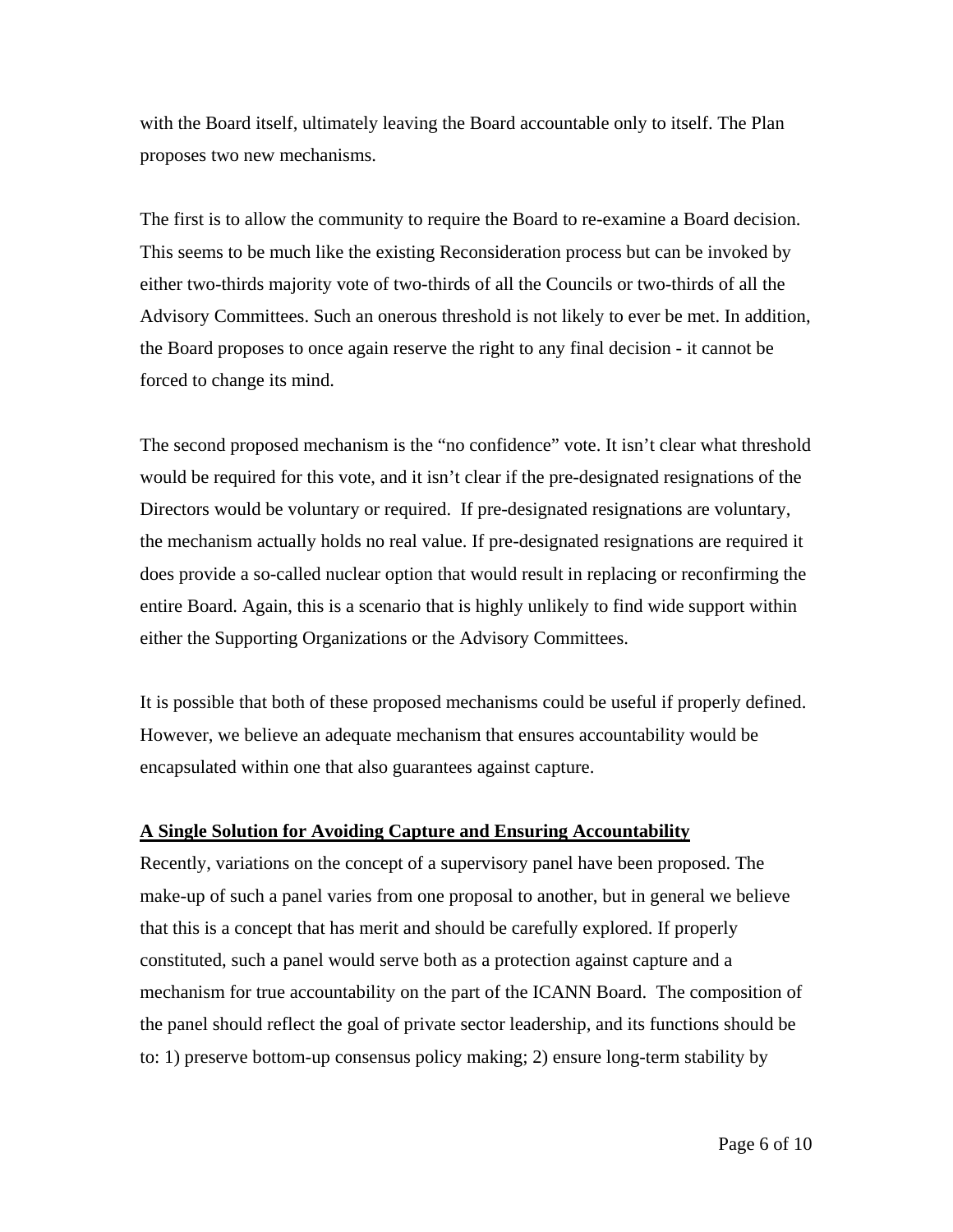protecting against capture; and, 3) provide sufficient recourse for stakeholders affected by ICANN policies and decisions.

# **ICANN's Mission and Core Values**

As stated in Article I of the ICANN bylaws (Rev. Mar  $2009)$ <sup>iv</sup>, "the mission of The Internet Corporation for Assigned Names and Numbers ("ICANN") is to coordinate, at the overall level, the global Internet's systems of unique identifiers, and in particular to ensure the stable and secure operation of the Internet's unique identifier systems."

We have concerns about whether ICANN can or will achieve its stated mission, without oversight from the National Telecommunications and Information Administration (NTIA), and without accountability to adhere to said mission without overstepping its purpose. To fulfill it stated mission, ICANN must resist calls from interest groups within the community to unilaterally expand its mission. ICANN must not venture into areas of content regulation, determination of intellectual property rights, or unnecessarily interfere with market forces. Each of these is a possibility in the absence of a relationship with the NTIA to provide boundaries and accountability to the mission.

Furthermore, ICANN has a set of Core Values<sup> $V$ </sup> (CV). These values are not mere suggestions; they are the second item in the ICANN bylaws. The CV can be paraphrased in short, as follows:

1. Stability, Reliability, Security and Global Interoperability,

2. Limited activities to those matters requiring or benefiting from global coordination,

3. Delegating coordination functions to responsible entities that reflect the interest of affected parties,

4. Seek and support broad, informed participation,

5. Depend upon market mechanisms to sustain a competitive environment,

6. Introduce and promote competition in the domain registration industry,

7. Open and transparent policy development, with the assistance of those most affected,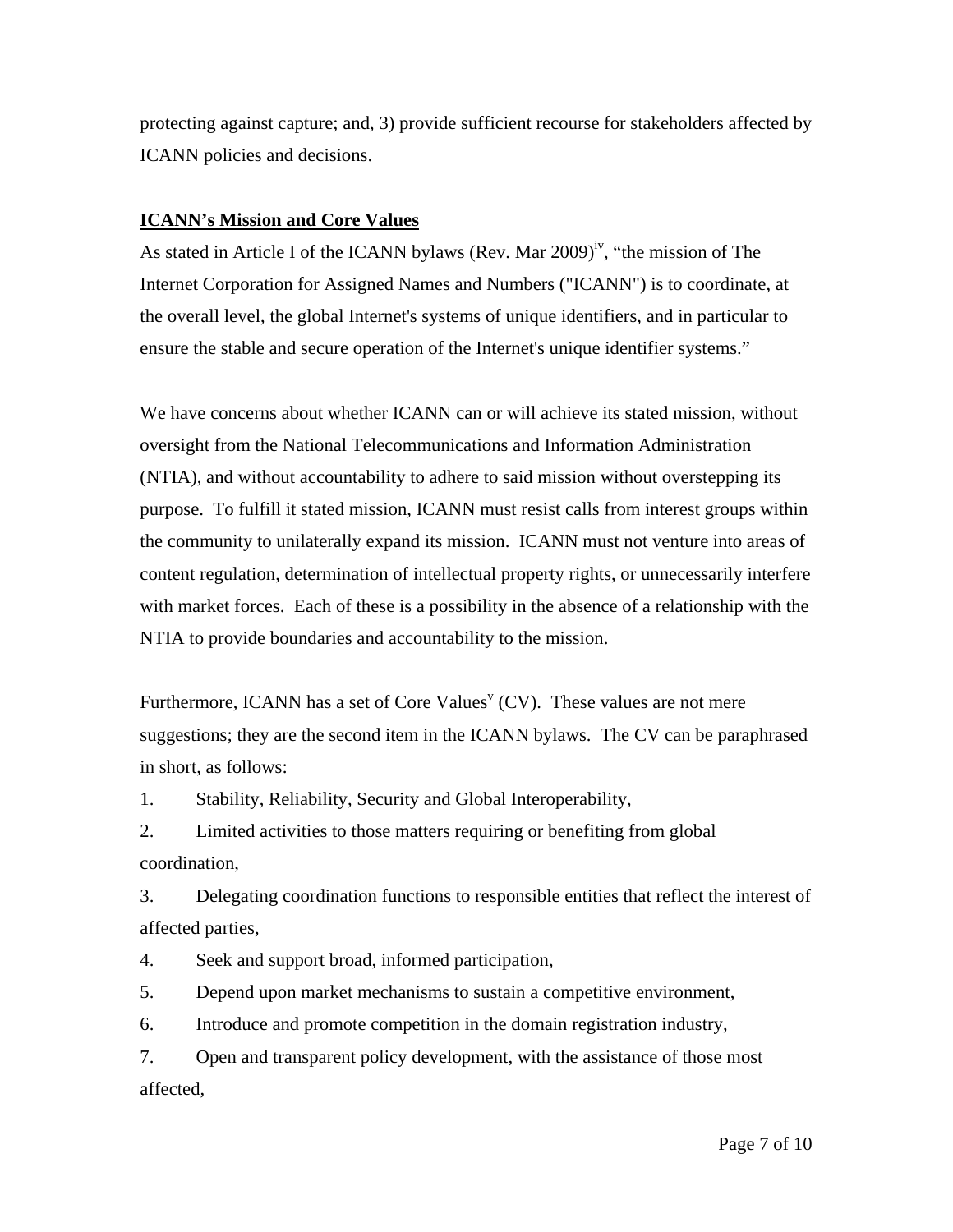- 8. Apply policies neutrally and objectively,
- 9. Act with speed to be responsive to the needs of the Internet,

10. Remain accountable to the Internet community,

11. Remain rooted in the private sector, while taking in to account the recommendations of governments.

We have serious concerns about ICANN's need to act in accordance with its CV in at least the following specific examples. These examples show at least that ICANN is not prepared to operate as an independent organization, free of all governmental involvement.

ICANN must not expand its mission, in accordance with CV2. As a global coordinator, it should explore responses to out-of-scope issues by encouraging participation in industry / technical groups (CV3), rather than addressing them directly. This is particularly true in cases involving abuse, non-technical security, and Internet content.

ICANN must do more to ensure that policy development, policy implementation, contractual compliance and investment decisions are open (CV7) and accountable to the community (CV10). As an example, the implementation of policy authorizing the expansion of gTLD space recalls many incidents of closed-door decision making with regard to application fees, hiring outside consultants, developing Staff incentive programs, and the Implementation Recommendations Team.

ICANN should require stakeholder and constituency representatives to appropriately demonstrate that they do in fact speak for the community that they claim to represent (CV4). This process should be supported by quantified data / research, and possibly demonstrable outreach activities within the stakeholder group.

• Other issues raise concerns regarding accountability (CV10) and transparency (CV7), particularly with respect to individual members of the ICANN Board. We continue to call for the development of a mechanism to remove a single board member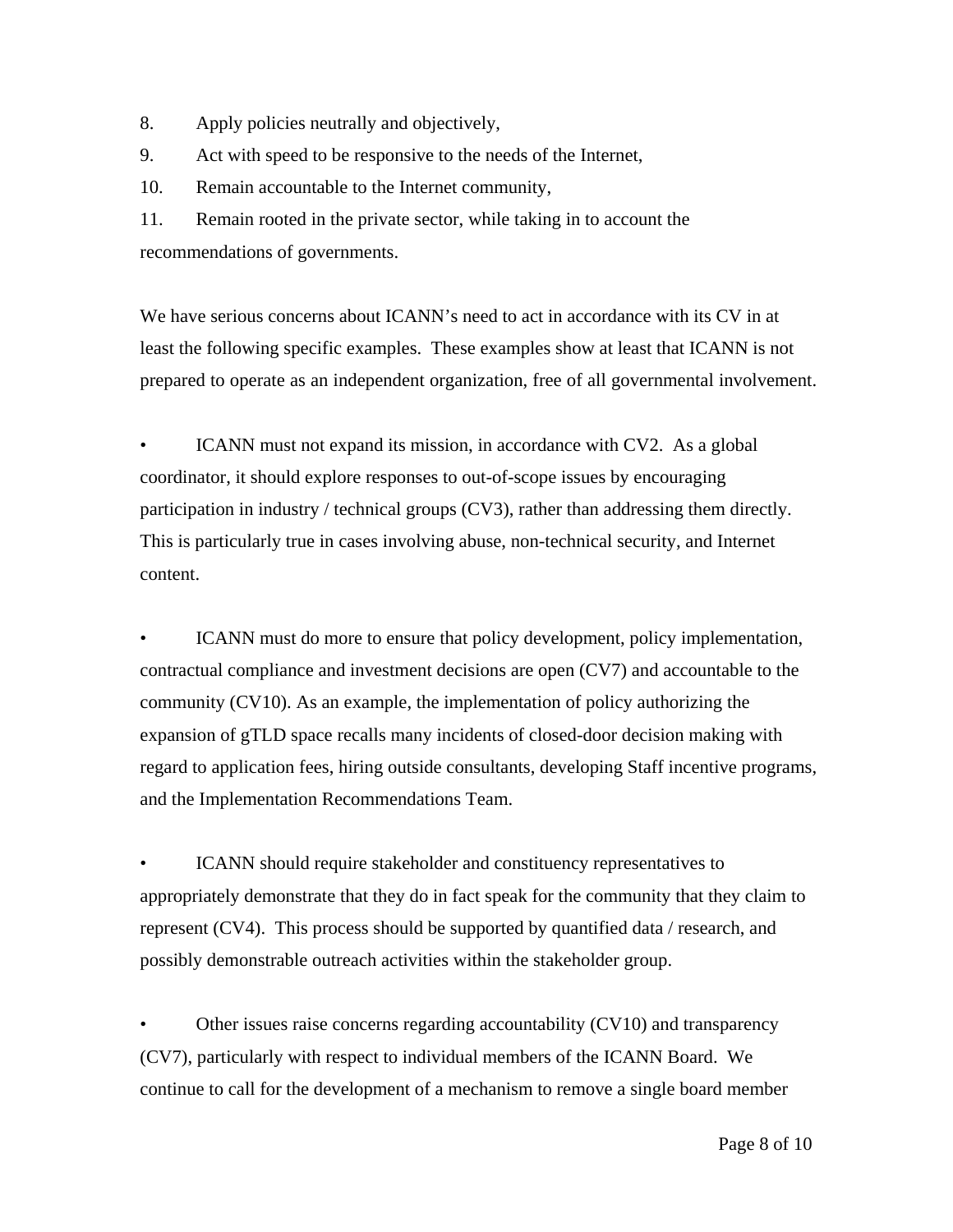from office, for cause. And ICANN should disclose any interests, including staff compensation plans that could impact decisions made in policy development or implementation activities.

When implementing policy or auditing compliance, ICANN does not consistently consult with affected parties (CV7). A specific example would be the Whois Problem Reporting System, in which several registrars offered guidance and recommendations, but much of which was disregarded. Additionally, this systems places the burden of proof on the registrar to show that Whois data is indeed accurate (CV8). ICANN should consider issuing any necessary clarification to ensure that registrars and complainants understand their rights and obligations under this system.

• Similarly, ICANN's Uniform Domain Name Dispute Resolution Policy (UDRP) is inconsistently applied by the panelists engaged by the various dispute resolution service providers, who in some cases consider the privacy / proxy service provider to be the respondent in UDRP proceedings. This is contrary to the Supplemental Rules, and the spirit of the UDRP itself. ICANN should issue any necessary clarifications to ensure that all UDRP panelists understand these conventions, and apply them consistently (CV8).

ICANN introduced a transfer dispute resolution policy (TDRP), which has been perceived by many in the community as a new obligation for registrars to protect registrants from unauthorized transfers (CV8). Yet it is not clear that registrars have the ability to act in this capacity, and that registrars were willing to assume the added costs and liability potential associated with this policy (CV7).

• There is frequent and ongoing debate within the ICANN community on striking the appropriate balance between registrant privacy, and the need for an authoritative Whois directory. ICANN must recognize that the popularity of privacy / proxy services is an innovative market solution to this issue (CV5), and the popularity of these services indicates broad support on the part of registrants (CV4). Vocal minorities within the community must not be allowed to dictate policy development in this area (CV8)